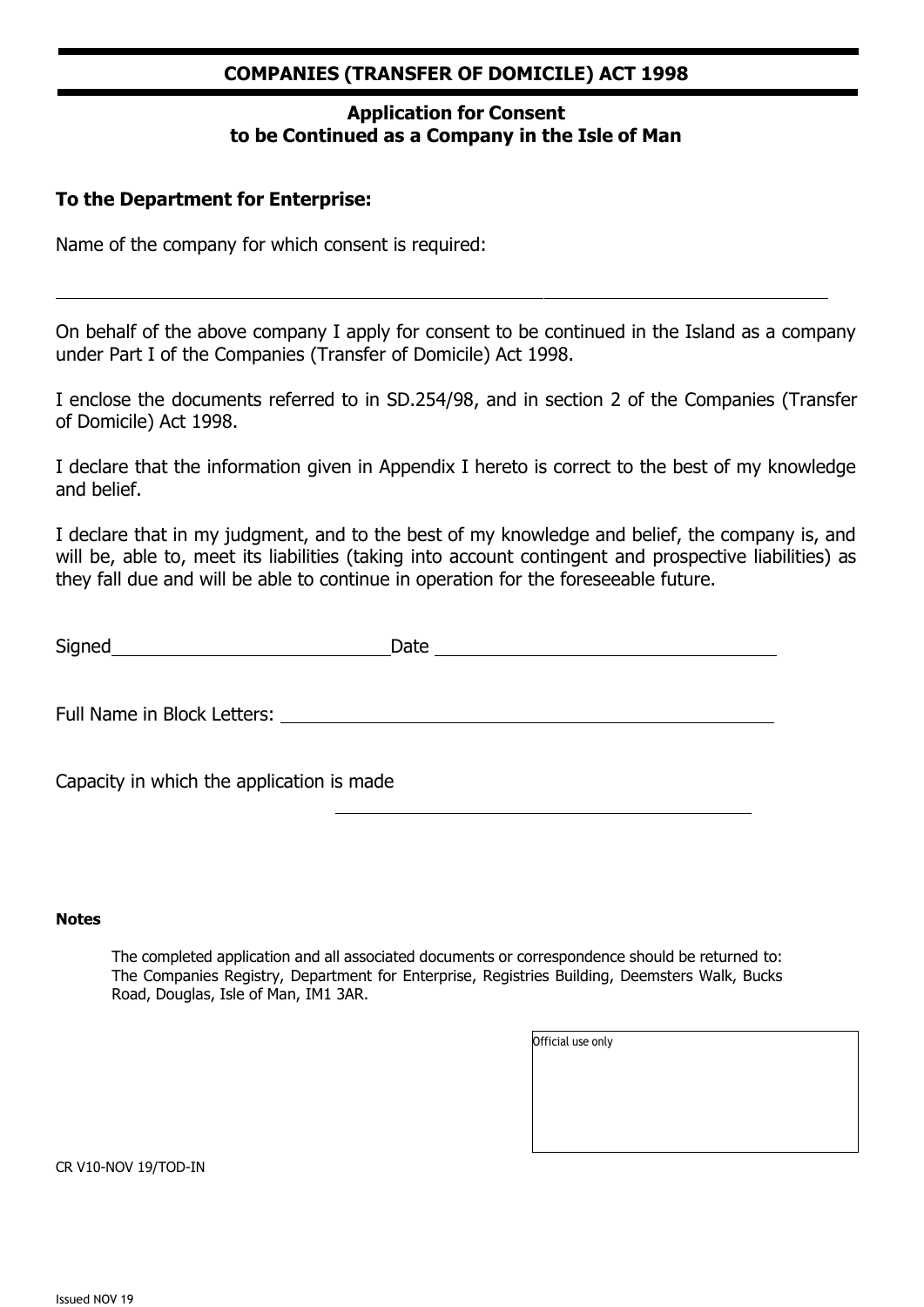#### **APPENDIX I**

П

#### **Application for Consent to be Continued as a Company in the Isle of Man**

─

|     | IS THE COMPANY ENGAGED OR INTENDING TO ENGAGE IN ANY OF THE FOLLOWING:                                    | <b>YES</b> | NO. |
|-----|-----------------------------------------------------------------------------------------------------------|------------|-----|
| (a) | deposit taking under the Financial Services Act 2008                                                      |            |     |
|     |                                                                                                           |            |     |
| (b) | investment business or services to collective investment schemes under<br>the Financial Services Act 2008 |            |     |
|     |                                                                                                           |            |     |
| (c) | provision of corporate and/or trust services under the Financial Services<br><b>Act 2008</b>              |            |     |
|     |                                                                                                           |            |     |
| (d) | money transmission services or e-money business under the Financial<br><b>Services Act 2008</b>           |            |     |
|     |                                                                                                           |            |     |
| (e) | acting as a collective investment scheme under the Collective Investment<br>Schemes Act 2008 *            |            |     |
| (f) | conducting equity or loan-based crowdfunding under the Financial<br><b>Services Act 2008</b>              |            |     |
| (g) | operating a credit union under the Financial Services Act 2008                                            |            |     |
| (h) | designated business under the Designated Businesses (Registration and<br>Oversight) Act 2015 **           |            |     |

**\* NB: If a collective investment scheme, please specify the type in the space below – e.g. Authorised, Full International, Specialist Fund, Qualifying Fund, Professional Investor Fund, Experienced Investor Fund, or Exempt Scheme:**

**\*\* The list of designated businesses is located in Schedule 1 to the [Designated Businesses](https://www.legislation.gov.im/cms/images/LEGISLATION/PRINCIPAL/2015/2015-0009/DesignatedBusinessesRegistrationandOversightAct2015_4.pdf) [\(Registration and Oversight\) Act 2015,](https://www.legislation.gov.im/cms/images/LEGISLATION/PRINCIPAL/2015/2015-0009/DesignatedBusinessesRegistrationandOversightAct2015_4.pdf) which is read in conjunction with Schedule 4 to the [Proceeds](https://www.legislation.gov.im/cms/images/LEGISLATION/PRINCIPAL/2008/2008-0013/ProceedsofCrimeAct2008_13.pdf) of [Crime](https://www.legislation.gov.im/cms/images/LEGISLATION/PRINCIPAL/2008/2008-0013/ProceedsofCrimeAct2008_13.pdf) Act 2008.**

**If the answer to any of the questions (a) to (h) above is yes, the company may need to be licenced by, or registered with, the Isle of Man Financial Services Authority in order to carry on business in or from the Isle of Man. Please contact the Authorisations Division of the Isle of Man Financial Services Authority on +44 (0) 1624 646000, or e-mail [info@iomfsa.im](mailto:info@iomfsa.im) to discuss this. It will not be possible to progress your application until all matters relating to the licensingof the company have been satisfactorily addressed.**

| insurance or reinsurance business (including broking) under the<br>(g)<br><b>Insurance Act 2008</b>                                              |  |
|--------------------------------------------------------------------------------------------------------------------------------------------------|--|
|                                                                                                                                                  |  |
| (h) the business of trustee of retirement benefits scheme or the business of a<br>retirement benefits schemes administrator under the Retirement |  |
| <b>Benefits Schemes Act 2000</b>                                                                                                                 |  |
|                                                                                                                                                  |  |

**If the answer to (e) or (h) above is yes, the company may need a licence from the Financial Services Authority in the Isle of Man in order to conduct business in or from the Island. Please contact the Isle of Man Financial Services Authority on +44 (0) 1624 646000, or e-mail [info@iomfsa.im](mailto:info@iomfsa.im) to discuss this matter. It will not be possible to progress your application until all matters relating to the authorisation of the company have been satisfactorily addressed.**

| (h) gaming, betting or operating a lottery under the Gaming (Amendment)<br>Act 1984; Casino Act 1986; the Gaming, Betting and Lotteries Act 1988 or<br>the Online Gambling Regulation Act 2001. |  |  |
|-------------------------------------------------------------------------------------------------------------------------------------------------------------------------------------------------|--|--|
|                                                                                                                                                                                                 |  |  |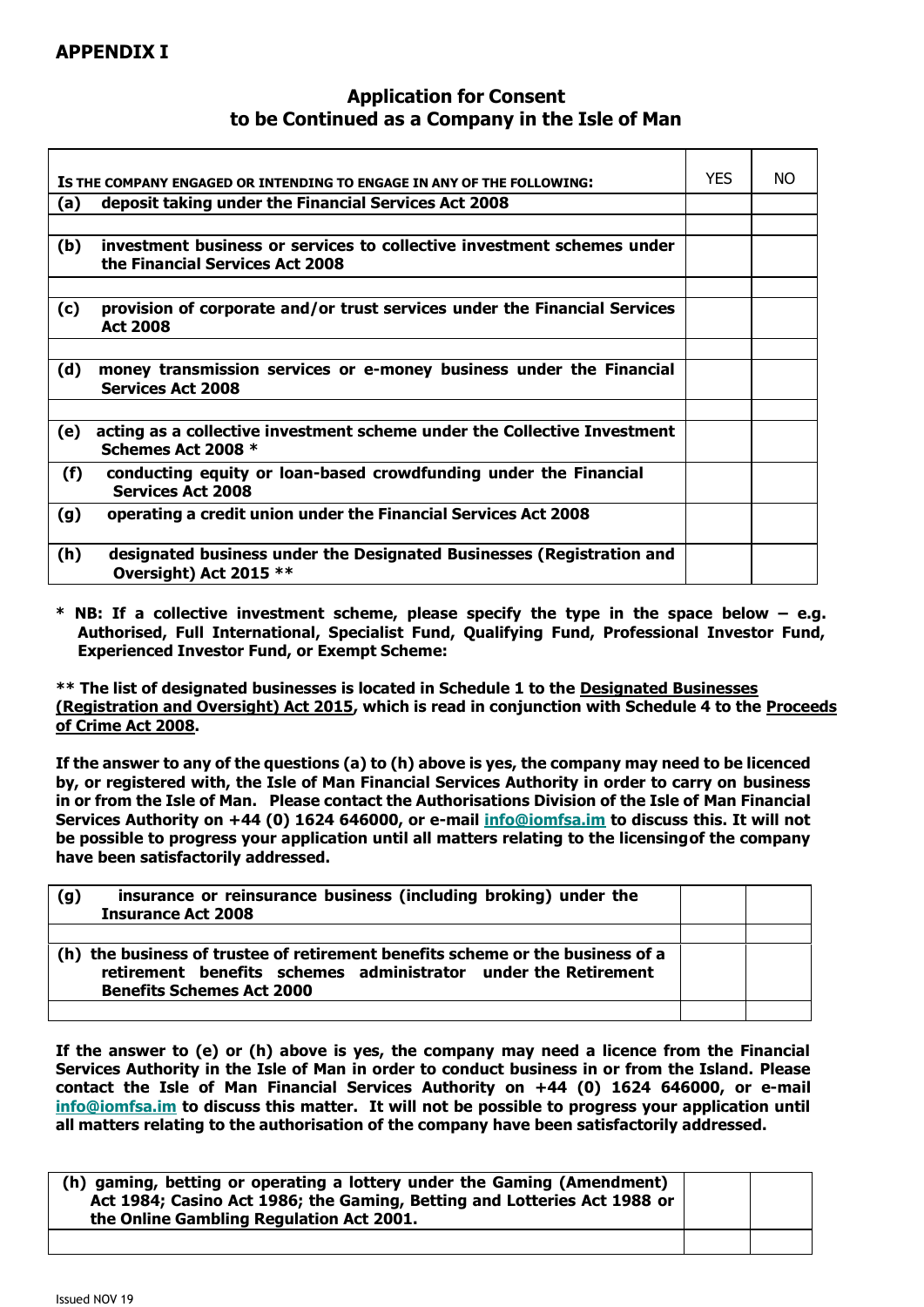**If the answer to (h) is yes, the company may need a licence from the Gambling Supervision Commission in the Isle of Man in order to conduct business in or from the Island. Please contact the Gambling Supervision Commission on +44 (0)1624 694331, or email [gaming@gov.im](mailto:gaming@gov.im) to discuss this matter. It will not be possible to progress your application until all matters relating to the authorisation of the company have been satisfactorily addressed.**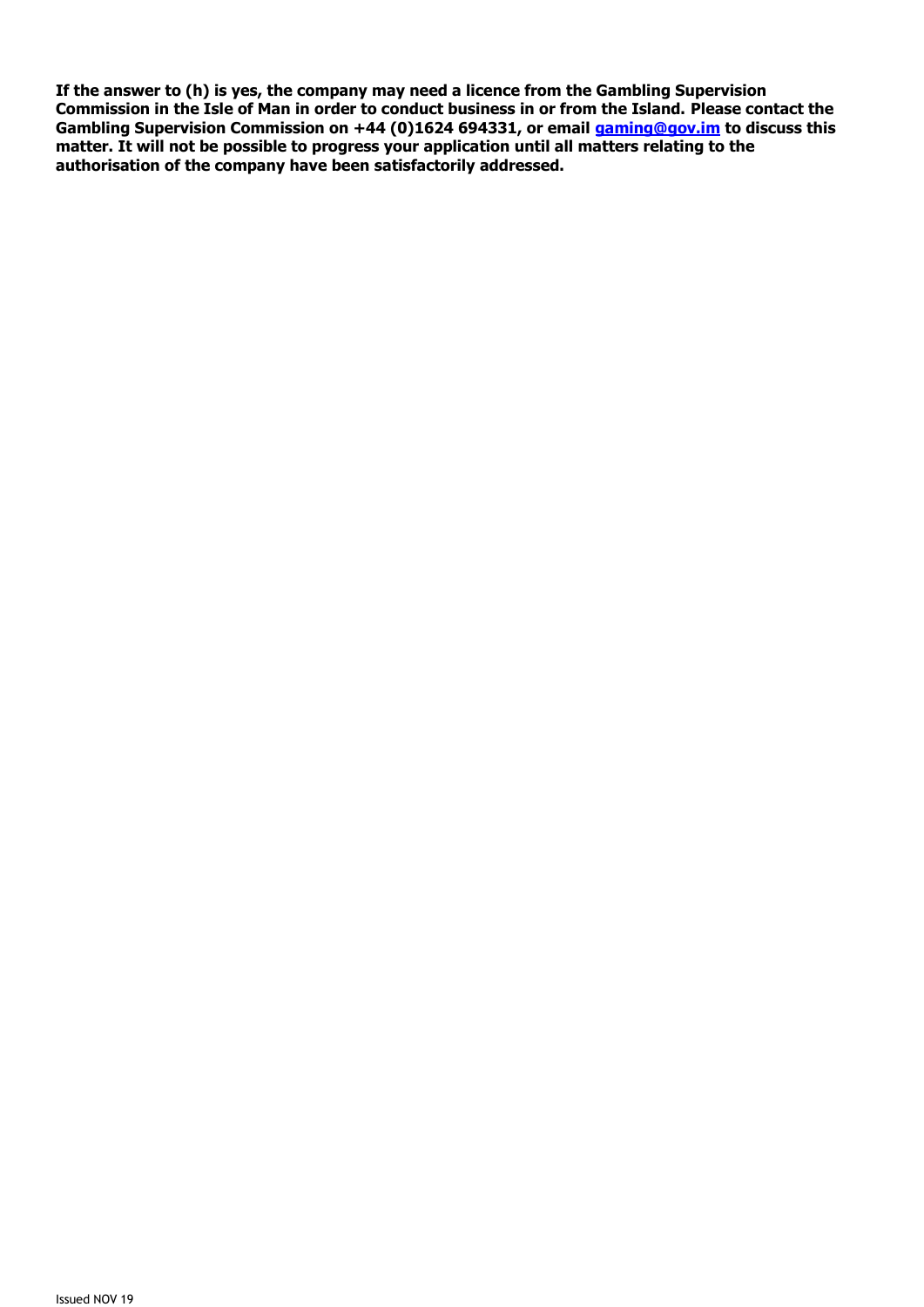#### **Information about the company applying to be continued ("the Offshore Company")**

- 1. a) Current Name:
	- b). If the Offshore Company has changed its name in the last 5 years, please list previous name(s) and give the date of each change:
	- c). Name to be used by the continued company in the Isle of Man.
- 2. Address of registered office in country or territory of incorporation:

- 3. Date and number of incorporation:
- 4. State whether the company has any of its securities listed on a stock exchange, and if so on which stock exchange:
- 5. Does any other company ("the Holding Company") hold (directly or indirectly) an interest of 10% or more in the Offshore Company? If so,
	- (a). give the name and country or territory of incorporation of the Holding Company:
	- (b). Is the Holding Company licensed or regulated in any country or jurisdiction? If the answer is yes, please provide further details.
	- (c). Is the Holding Company listed on a stock exchange? ? If the answer is yes provide further details.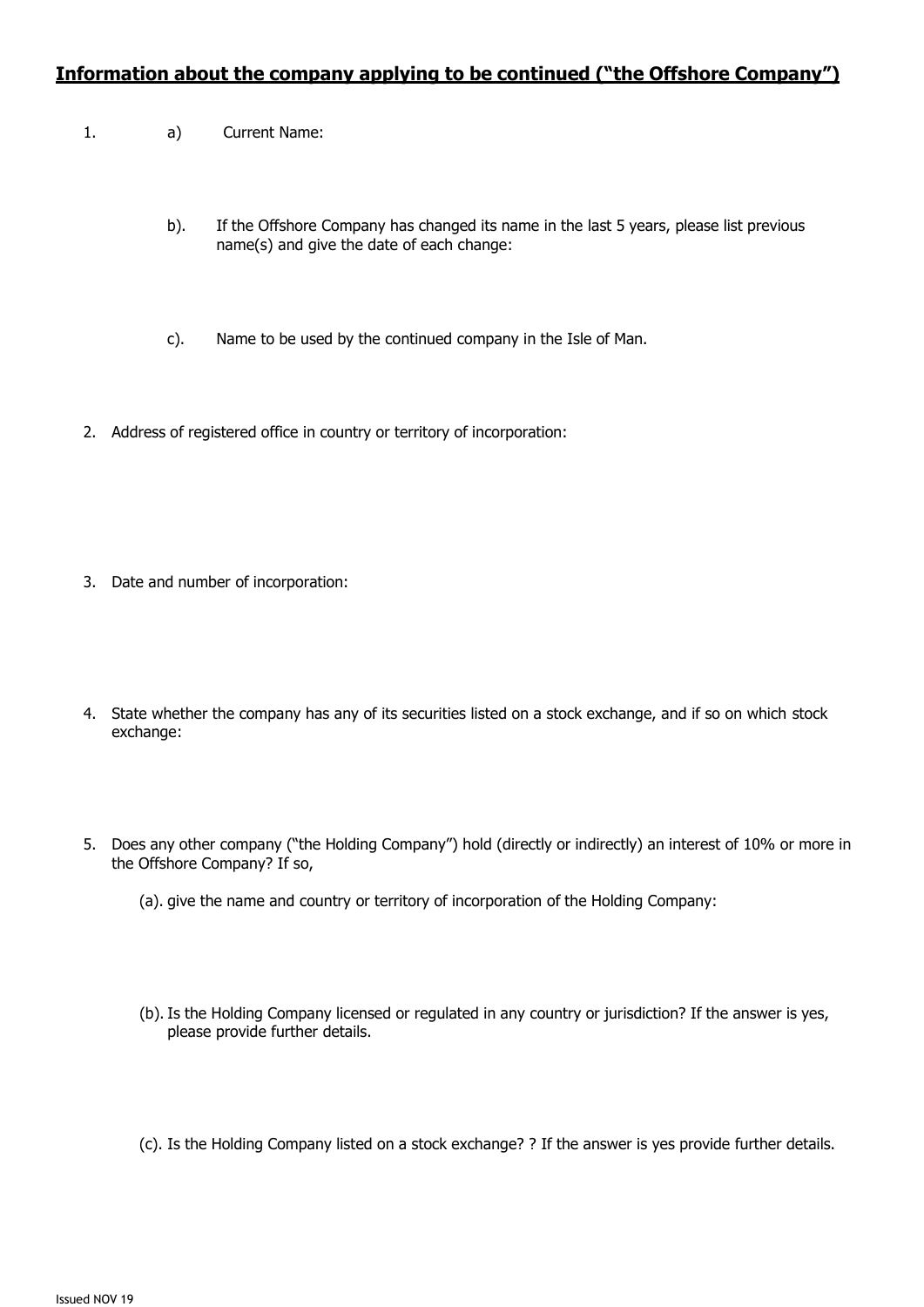- 6. Does the Offshore Company have any subsidiary companies, and if so, give details of the names and activities of the subsidiaries and state the percentage of their equity held by the Offshore Company:
	- a). Is any subsidiary licensed or regulated in any country or jurisdiction? If the answer is yes provide further details.
- b). Is any subsidiary listed on a stock exchange? If the answer is yes provide further details.
	- 7. State the principal trade or business of the Offshore Company during the last 10 years and explain any significant changes in the company's trading operation:

- 8. Has the Offshore Company been convicted of any offence, censured, disciplined or criticised by any Court of Law, professional or regulatory body in the last 10 years? If so, give full particulars:
- 9. Has an officer of the Offshore Company been convicted of any offence, censured, disciplined or criticised by any Court of Law, professional or regulatory body in respect of his actions whilst representing the company? If so, give full particulars (see note below \*\*):

(\*\* Convictions which are "spent" for the purposes of the Rehabilitation of Offenders Act 2001, need not be disclosed.)

- 10. State the date on which the Offshore Company's financial year ends at present:
- 11. State the date on which the Offshore Company's financial year will end on Continuance:

12. Provide details of any changes in the past 12 months to the persons acting as directors, secretary or other Officers of the Offshore Company (or holding equivalent positions).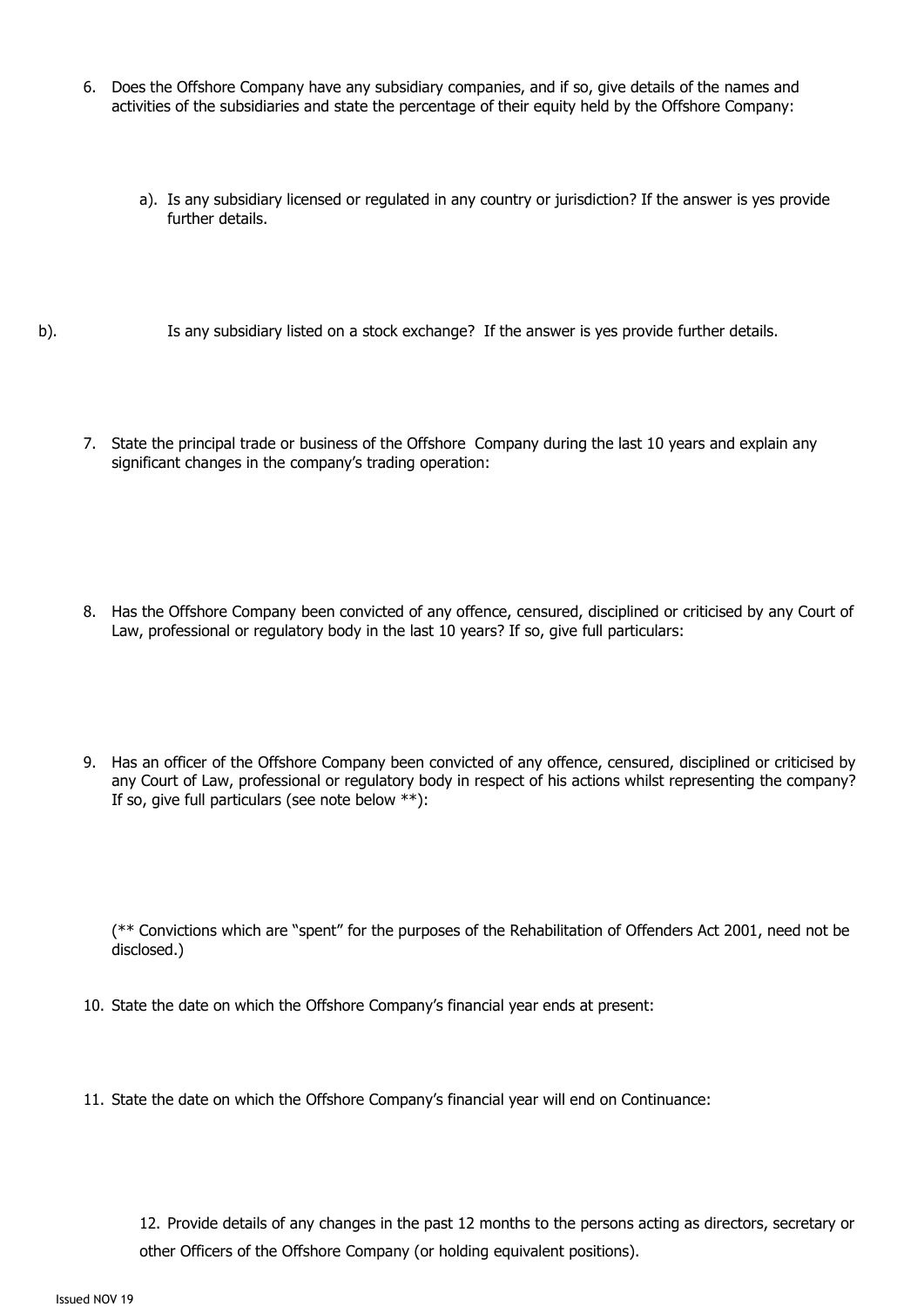- 13. State the name and address of:
- a) the company's auditors.
- b) the company's legal advisers.
- c) the company's bankers.
- 14. State the name and address of the following to be appointed in respect of the continued company:
	- a) the company's auditors.
	- b) the company's advocates.
	- c) the company's bankers.
- 15. State whether there are any court orders outstanding against the Offshore Company or whether the it has been subject of an application to the court for administration, receivership or winding up and if so, please give details:

- 16. Please give a brief explanation of the reasons for the transfer of domicile:
- 17. What arrangements have been made to settle any outstanding tax liabilities?
- 18. What is your preferred completion date for the redomiciliation?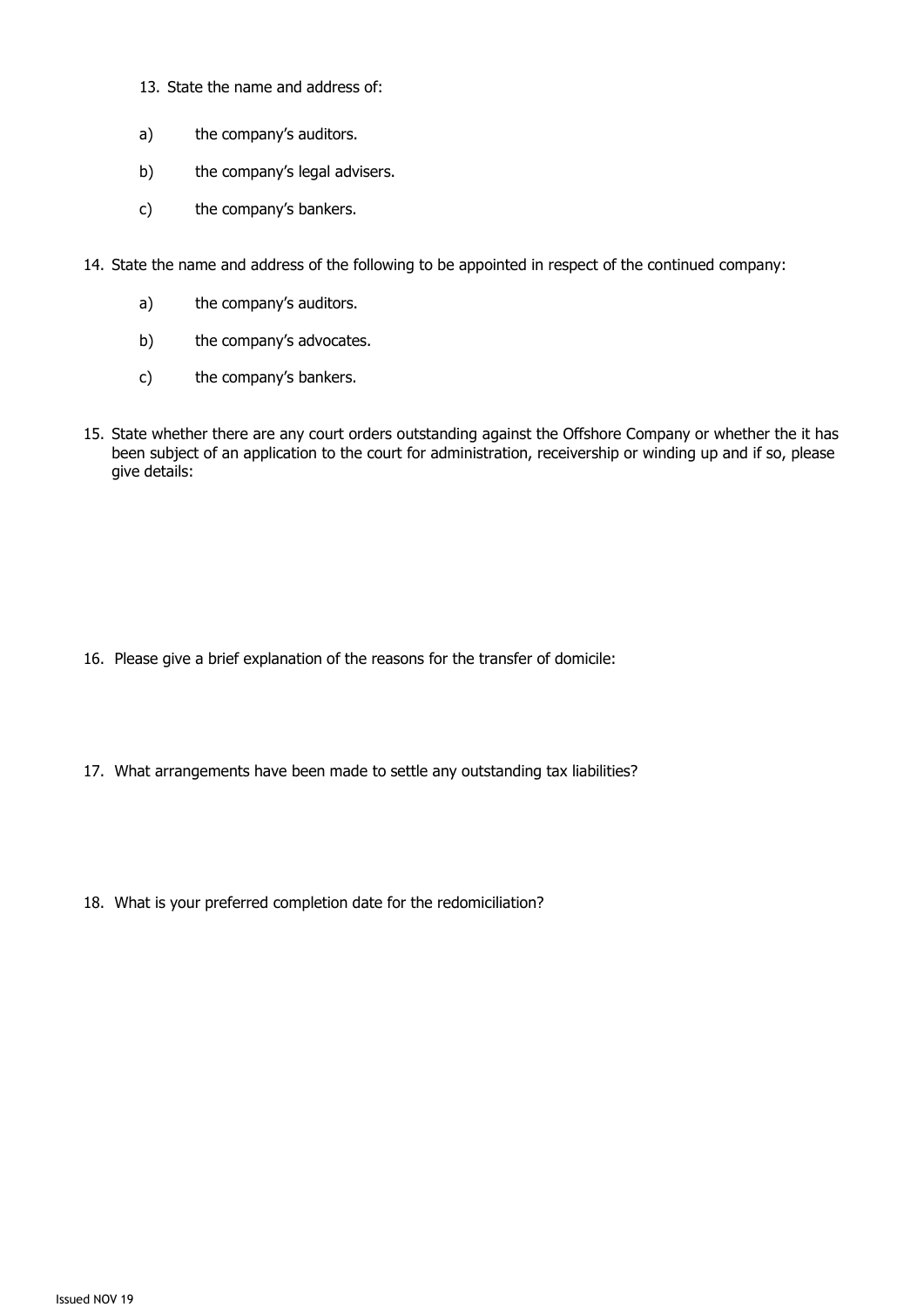#### **Supplementary documents and information to accompany applications**

- 1. A memorandum of continuance ( S.2 (2)(a)).
- 2. Proof to the satisfaction of the Department of Economic Development that the offshore company has obtained all necessary authorisations required under the laws ofthe country in which it was incorporated to enable it to make the application  $(S.2 (2)(b))$ .
- 3. A copy of the audited financial statements of the company prepared for a period ending within twelve months of the date of the application. (S.2 (2)(c))
- 4. Particulars of any charges created by the company to which Section 79 of theCompanies Act 1931 would apply if the company had been incorporated in the Island.( $S.2(2)(d)$ )
- 5. Copies of notices given to all persons having an interest in any charge referred to in item 4 above. (S.2 (2)(e)).
- 6. A certificate signed by an advocate to the effect he has made such enquiries as are reasonable in the circumstances and as a result of those enquiries believes
	- (i) that the application complies with the requirements of this Part; and
	- (ii) that matters precedent and incidental thereto have been complied with. (S.2 (2)(f))
- 7. Evidence of advertising in:
	- a) 1 newspaper in the current jurisdiction of incorporation (S.2 (3)(b))
	- b) 2 newspapers in the Isle of Man) (S.2 (3)(a))
- 8. Supplementary documents and items) not specified in the Companies (Transfer of Domicile) Act 1998 which we require in order to process the transfer: (S.2 (2)(g)
	- a). A questionnaire in the form set out in appendix 1I to this form completed by every individual who is, or will be a director or secretary of the company on its continuance;
	- b). The correct fee (see below);
	- c). A statement of the nature of the business which it is intended to carry on on continuance;

d). An organisation chart identifying the applicant and any subsidiary, parent or ultimate holding company;

- e). A copy of the certificate of incorporation or registration from the country or territory of incorporation of the company;
- f). A copy of the existing memorandum and articles of association of the applicant (or the analogous constitutional documents);
- g). A copy of the new articles of association to be adopted upon continuance;
- h). Where the applicant is a subsidiary company, a copy of the accounts of the parent company made up to a date not more that 15 months before the date of application.
- 9. Details of the nominated officer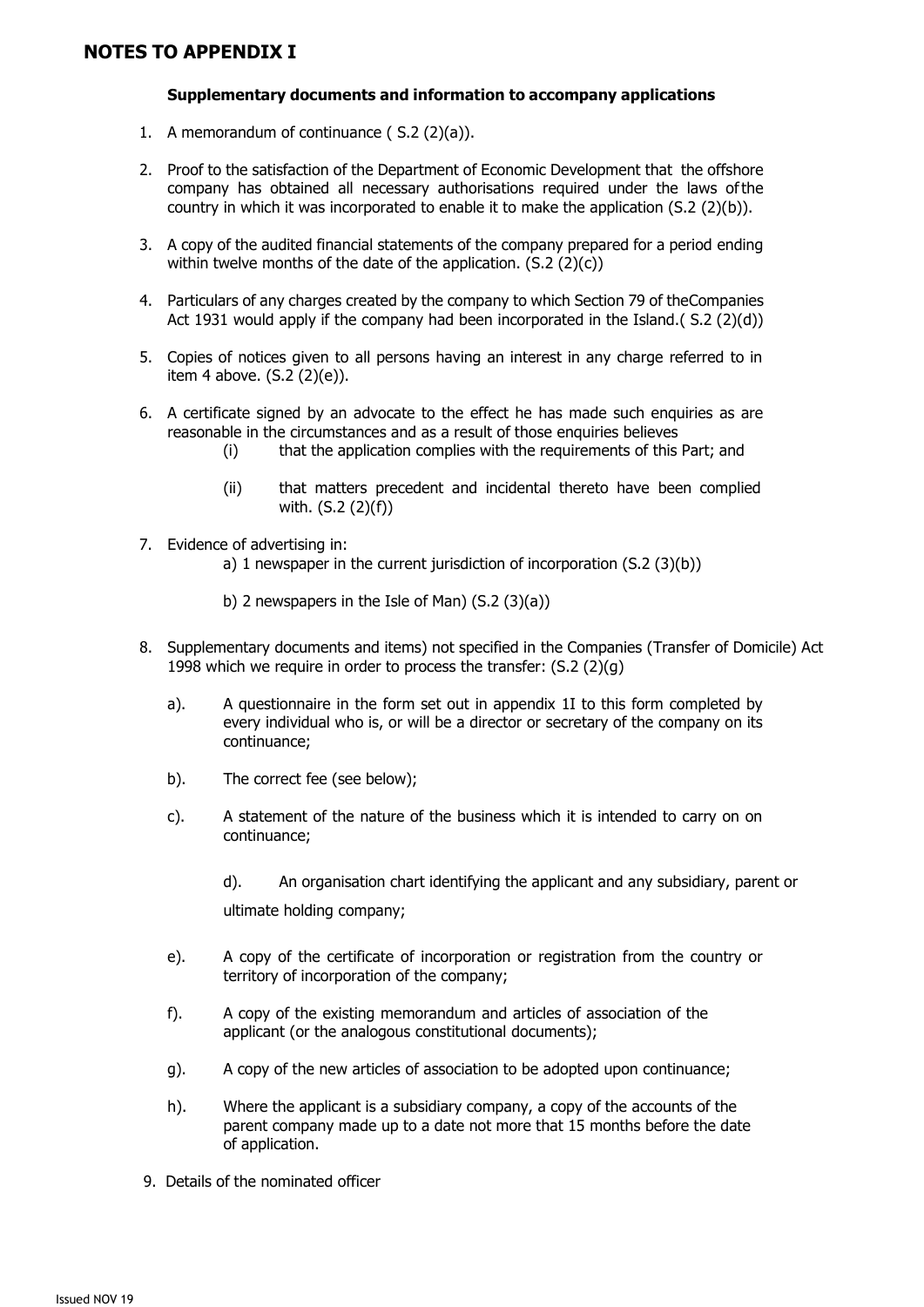#### **FEES PAYABLE ON TRANSFER OF DOMICILE SD 0247/13 - Companies (Transfer of Domicile) (Fees and Duties) Order 2013 7 th January 2014**

## **Moving to the Isle of Man**

£100 payable upon delivery of the application.

#### **Leaving the Isle of Man**

£3,000 payable upon delivery of the application

If there are a number of companies, which are member of a group, the first pays £3,000 and the remainder each will pay £1,200

£56 registration fee payable upon delivery of the instrument of continuance for each company

£15 for a duplicate copy of a certificate of registration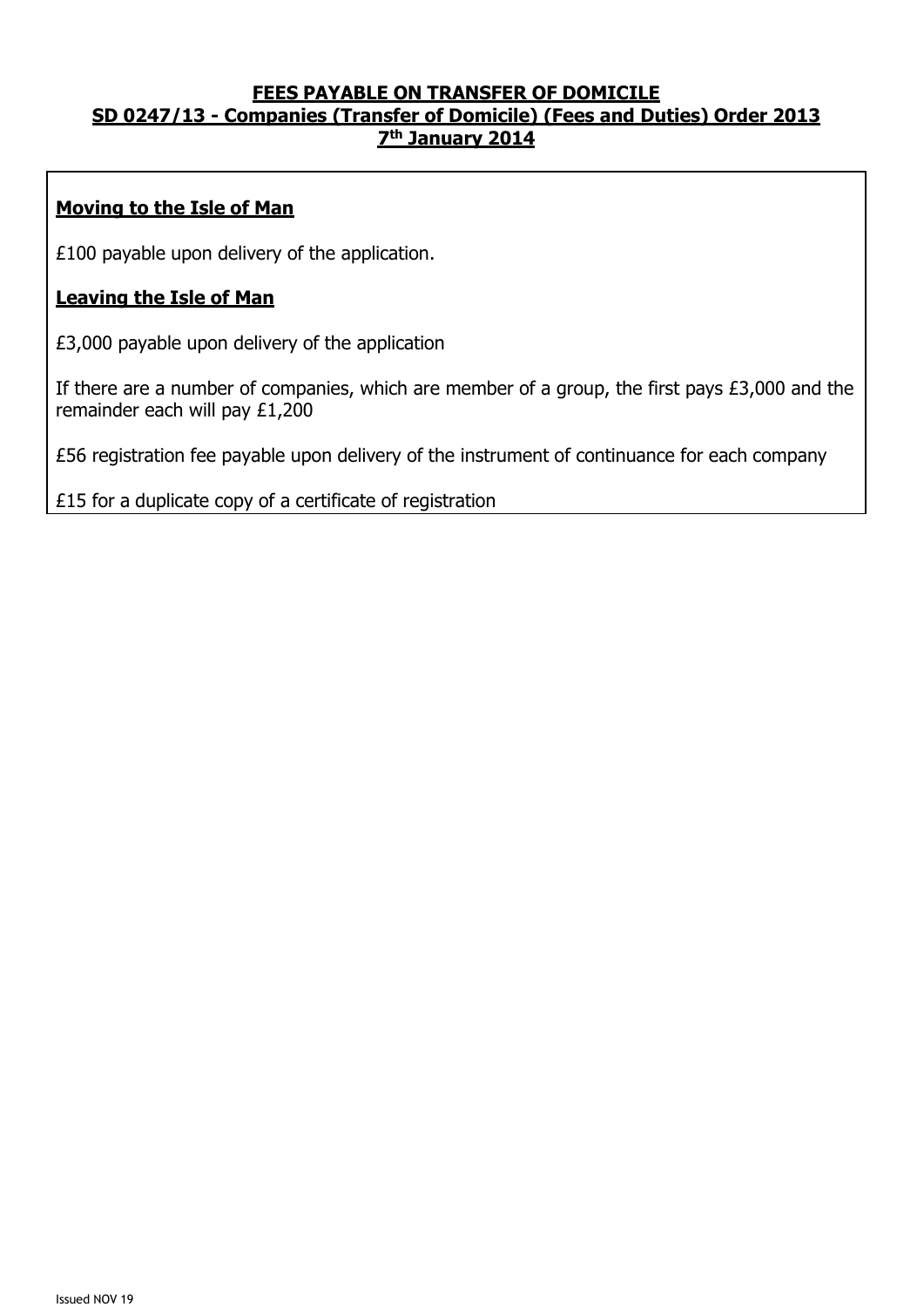#### **APPENDIX II**

#### **Particulars of Directors,or Secretary and/or other Officers on continuance**

If insufficient space is provided, please attach a separate sheet of paper.

- 1. Name of the company in connection with which this questionnaire is being completed:
- 2. Surname

Forename(s)

Any previous name(s) by which you have been known

- 3. Capacity in which you are completing this questionnaire (See Note on Appendix II)
- 4. Residential address
- 5. Date of Birth

I certify that the above information given above is complete and correct to the best of my knowledge and belief.

I certify that I am not an undischarged bankrupt in terms of s.10 of the Company Officers (Disqualification) Act 2009 (of Tynwald).

I certify that I am not subject to any disqualification order or undertaking similar to an order or undertaking made under:

a). S.4 of the Company Officers (Disqualification) Act 2009,

b). S.5 of the Company Officers (Disqualification) Act 2009, or

c). S.6 of the Company Officers (Disqualification) Act 2009.

in another country or jurisdiction.

\*If you are unable to give this confirmation, please give full particulars on a separate sheet.

I hereby consent to the Department of Economic Development making enquiries about me of such public authorities, regulatory and other authorities as they deem necessary and I authorise the disclosure of information about me held by such bodies to the Department of Economic Development for the purposes of this application.

| Signed                     | Date |
|----------------------------|------|
| Full Name in Block Letters |      |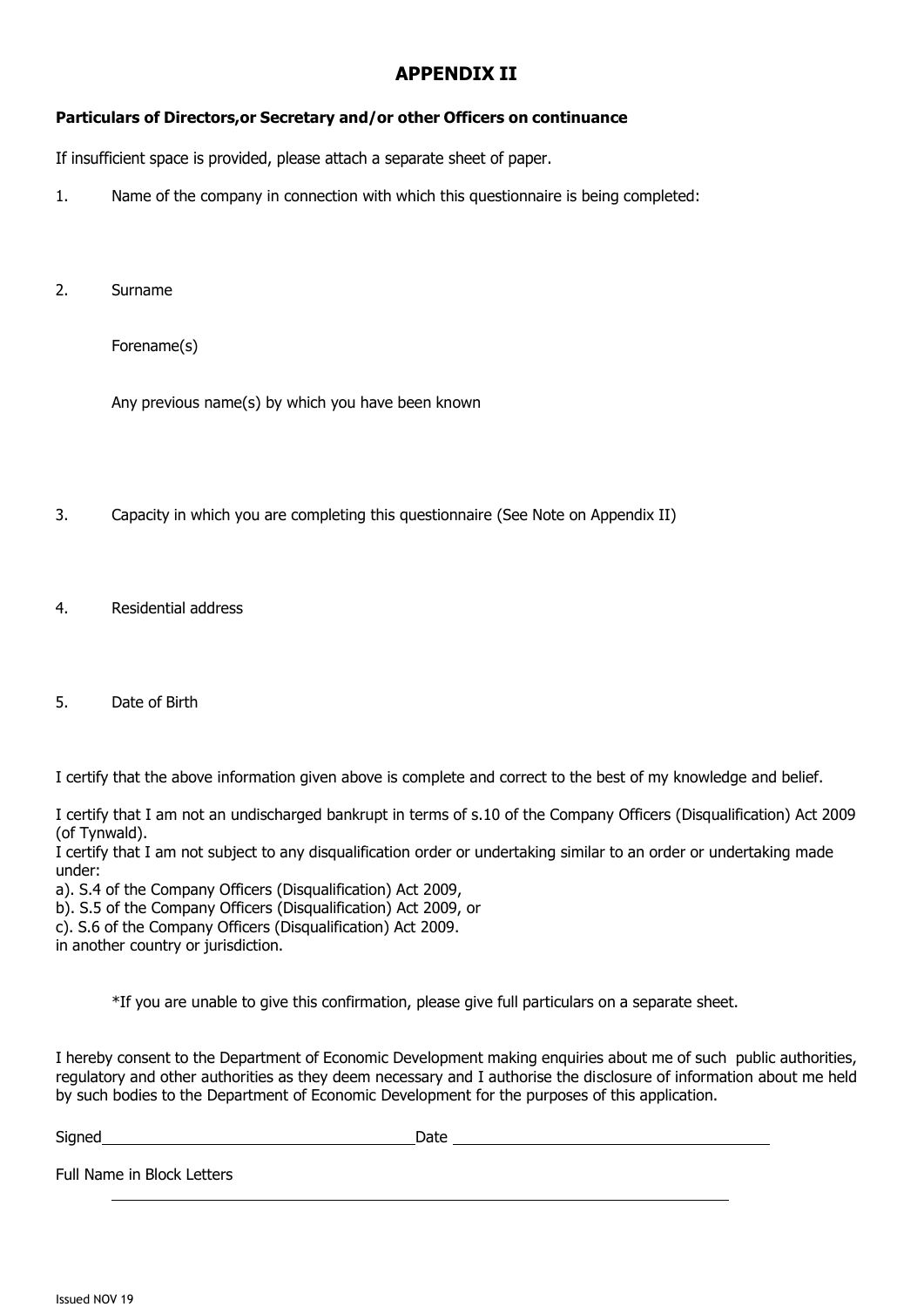## **NOTES TO APPENDIX II**

Companies incorporated under the Companies Acts 1931- 2004 of the Isle of Man ("the Companies Acts") must have at least two directors. Corporate directors are not permitted.

A director, as defined by the Companies Act 1931, includes "any person occupying the position of director by whatever name called" (section 341), and acts of directors are valid "notwithstanding any defect that may afterwards be discovered in his appointment or qualification." (Section 142). Therefore, even though it is an offence not to comply with the formalities of registration of a director's appointment, an individual is recognised as a director by his functions and by the authority and power he in fact exercises. Acting as a director in this waymakes you a 'de facto' director in the eyes of the law.

Although the term "shadow director" is not used in the Companies Acts, anyone upon whose instructions the director(s) act, will, in the eyes of the law, be considered to be a director.

When a new director is appointed, resigns or ceases to be a director (by removal, disqualification or death), a form 9N must be completed, and filed with the Companies Registry within one month of the date of the appointment, resignation or cessation. Failure to notify us within the time limit will incur a late filing penalty. Also, any changes in personal details of an officer, such as change of name, address, nationality, and occupation, should be notified on the form 9N within one calendar month of the date of such change.

#### **A person cannot be appointed as a director or continue in office if he is:**

- An undischarged bankrupt (section 141 Companies Act 1931); or
- Someone who is currently disqualified by a court from acting as a company director (section 26 Companies Act 1992; section 31 Companies Act 1982) or
- Disqualified from so acting under the company's constitutional documents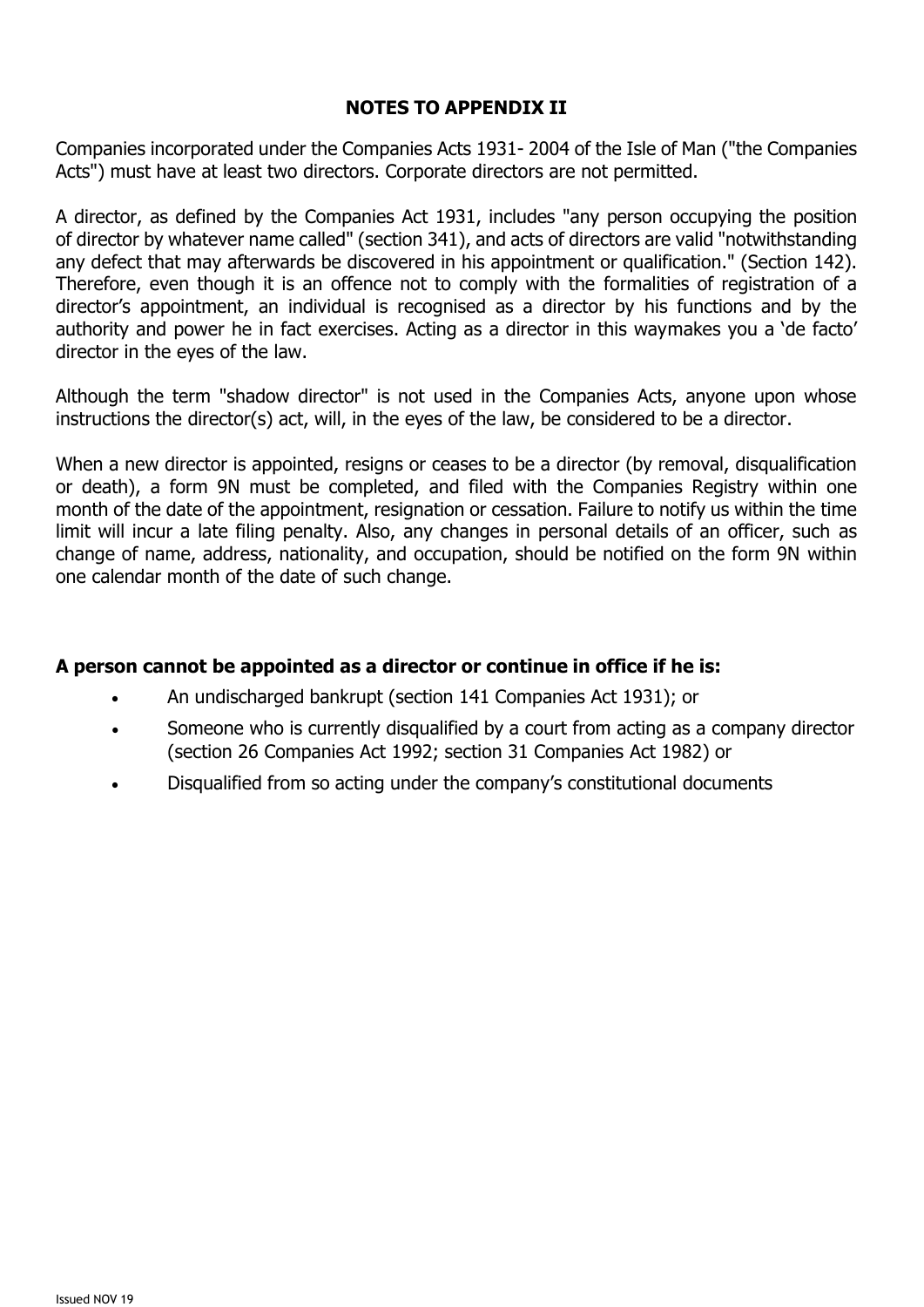## **Application form for consent for an offshore company to be continued as a company in the Isle of Man**

**The following pages contain the Memorandum of Continuance as prescribed in Statutory Document number 254/98.**

**There are 3 Possible Memorandum of Continuance, depending on the type of company applying:**

- **Form 1. MEMORANDUM OF CONTINUANCE, COMPANY LIMITED BY SHARES;**
- **Form 2. MEMORANDUM OF CONTINUANCE, COMPANY LIMITED BY GUARANTEE AND NOT HAVING A SHARE CAPITAL;**
- **Form 3. MEMORANDUM OF CONTINUANCE, COMPANY LIMITED BY GUARANTEE AND HAVING A SHARE CAPITAL;**

**Please complete the appropriate form, including in all cases, Part B, Sections 1 and 2, and submit with the other documents described in the notes to Appendix 1.**

- **Part B. Section 1. Particulars of Directors and Secretary**
- **Part B. Section 2. Summary of Capital and Shares**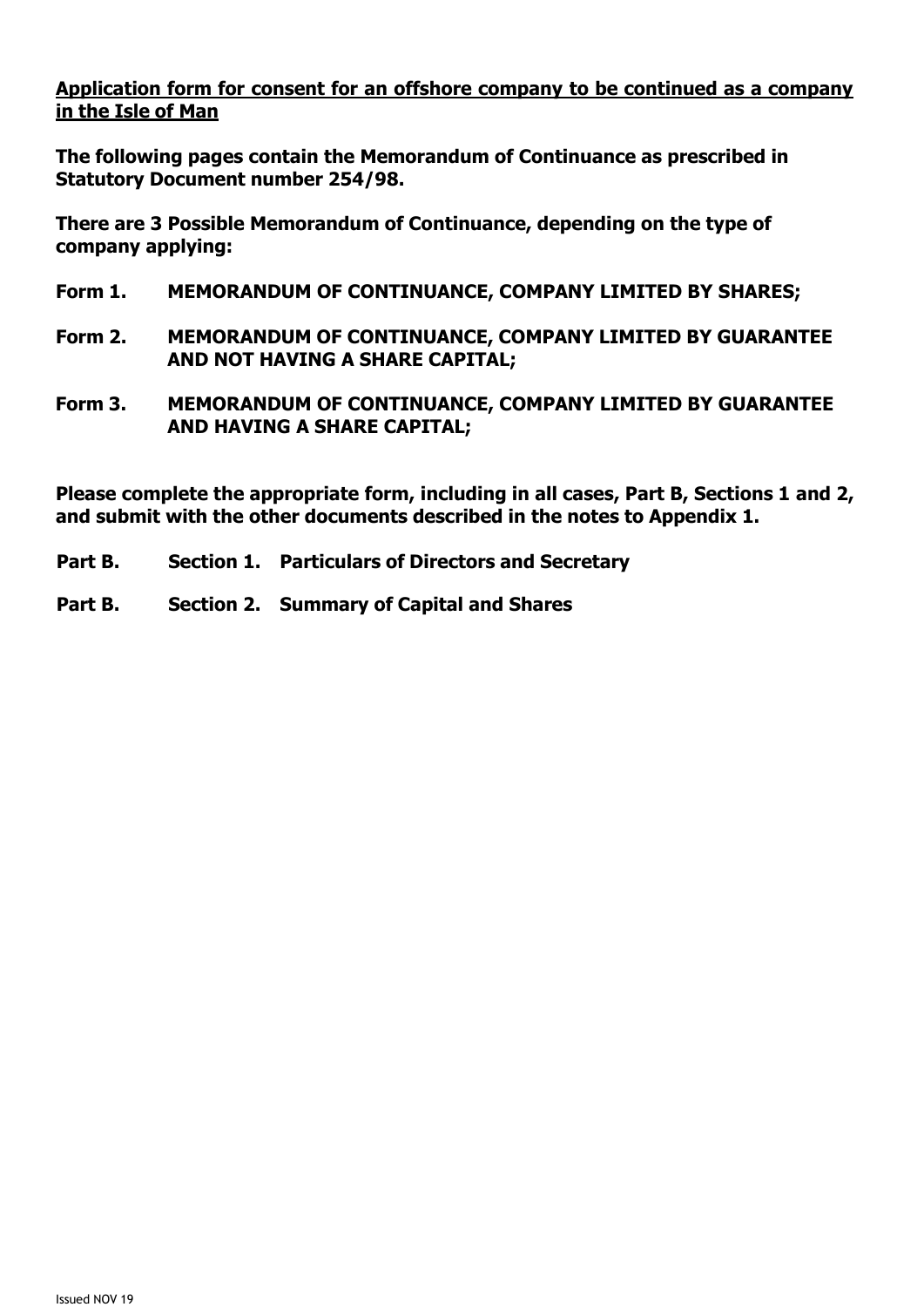# **MC**

#### **FORM ONE**

#### **MEMORANDUM OF CONTINUANCE COMPANY LIMITED BY SHARES**

#### **THE COMPANIES (TRANSFER OF DOMICILE) ACT 1998 THE COMPANIES ACTS 1931 - 2004**

#### **PART A**

- 1. The name of the Company from the date of continuance is:
- 2. The Company is a \*private/public company (\*delete as appropriate)
- 3. The liability of the members is limited.
- 4. \*Restrictions, if any, on the exercise of the rights, powers and privileges of the Company with effect from the date of continuance: -

Or

\*There are no restrictions on the rights, powers and privileges of the Company with effect from the date of continuance.

(\*Delete as appropriate)

(Restrictions are limited to those permitted by Section 5(6) of the Companies Act 1986).

- 5. The share capital of the company is () divided into  $($  ) shares of  $($  ) each.
- 6. The Company was incorporated in  $($  ) on the  $($  ) day of  $($  ) in the name of  $($ ) with Registered Number ( ) and immediately preceding the date of continuance was registered under the name ( ).

## **Adopted by Special Resolution of the Company on ( ).**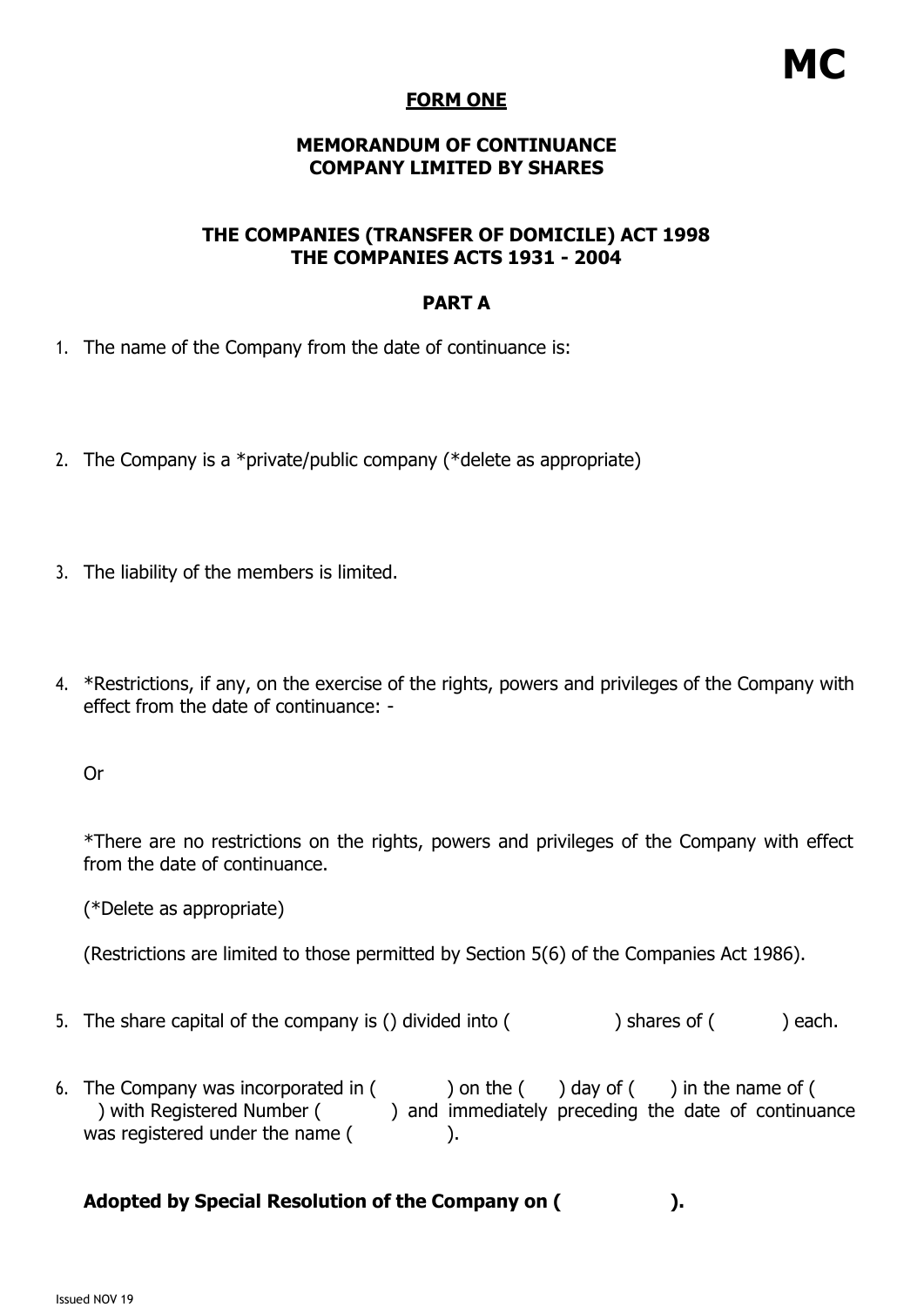The summary of capital and shares; the particulars of the Shareholders, Directors and Secretary; the statement of indebtedness in respect of mortgages and charges; and the intended situation of the Registered Office of the Company are set out in Part B.

| Dated this | day of | 20 |  |
|------------|--------|----|--|
|            |        |    |  |
|            |        |    |  |
|            |        |    |  |

#### **Part B**

## **Continuance in accordance with Part B of Form One**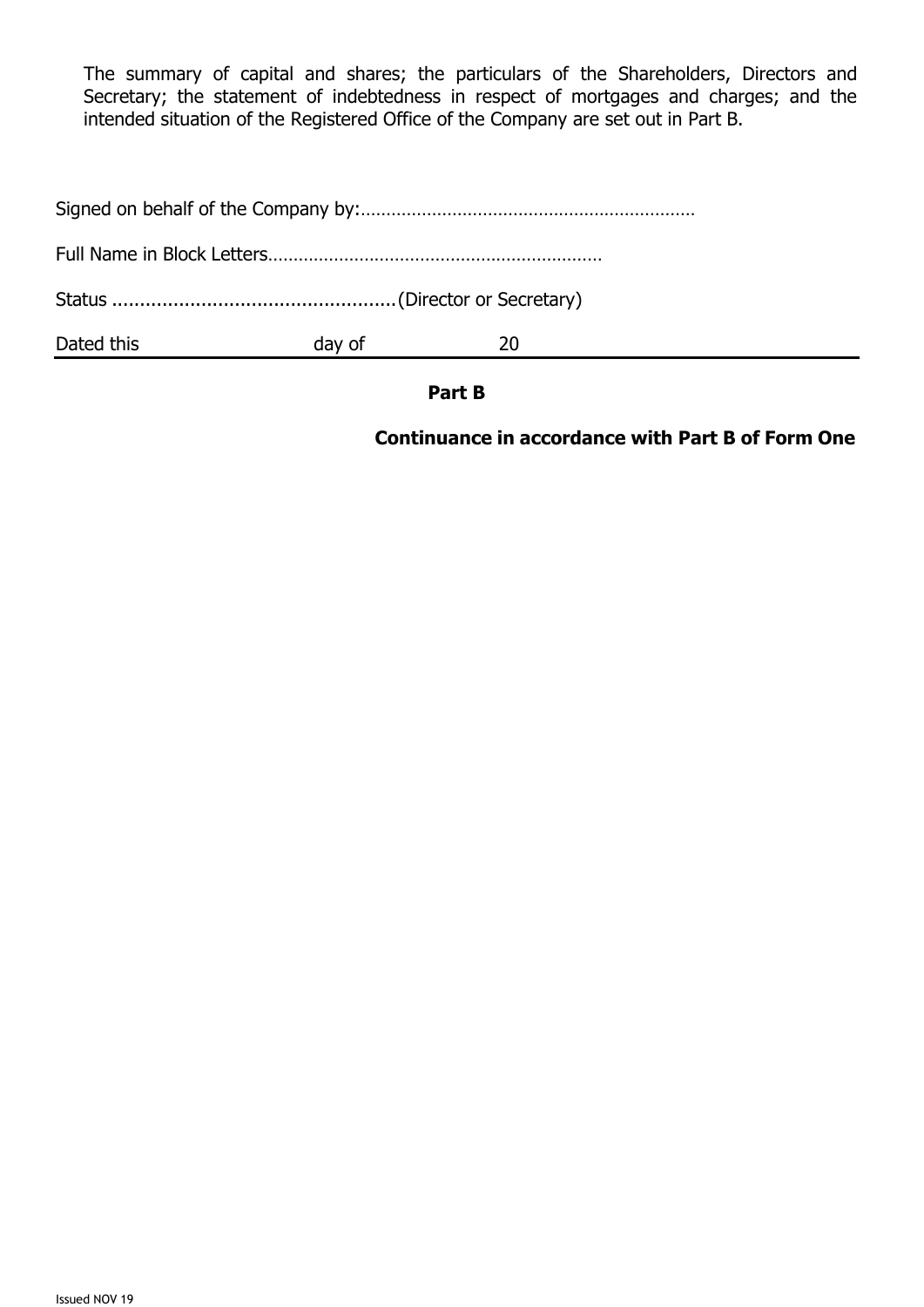## **FORM TWO**

### **MEMORANDUM OF CONTINUANCE COMPANY LIMITED BY GUARANTEE AND NOT HAVING A SHARE CAPITAL**

## **THE COMPANIES (TRANSFER OF DOMICILE) ACT 1998 THE COMPANIES ACTS 1931 - 2004**

## **PART A**

- 1. The name of the Company from the date of continuance is:
- 2. The Company is a \*private/public company (\*delete as appropriate)
- 3. The liability of the members is limited.
- 4. \*Restrictions, if any, on the exercise of the rights, powers and privileges of the Company with effect from the date of continuance: -

Or

\*There are no restrictions on the rights, powers and privileges of the Company with effect from the date of continuance. (\*Delete as appropriate)

(Restrictions are limited to those permitted by Section 5(6) of the Companies Act 1986).

- 5. Every member of the Company undertakes to contribute such amount as may be required (not exceeding) ( )(insert limit of liability) to the assets of the company in the event of its being wound up while he is a member or within one year after he ceases to be a member, for the payment of the debts and liabilities of the company contracted before he ceases to be a member, and of the costs, charges and expenses of winding up, and for the adjustment of the rights of the contributories among themselves.
- 6. The Company was incorporated in  $($  ) on the  $($  ) day of  $($  ) in the name of  $($ ) with Registered Number ( ) and immediately preceding the date of continuance was registered under the name (
).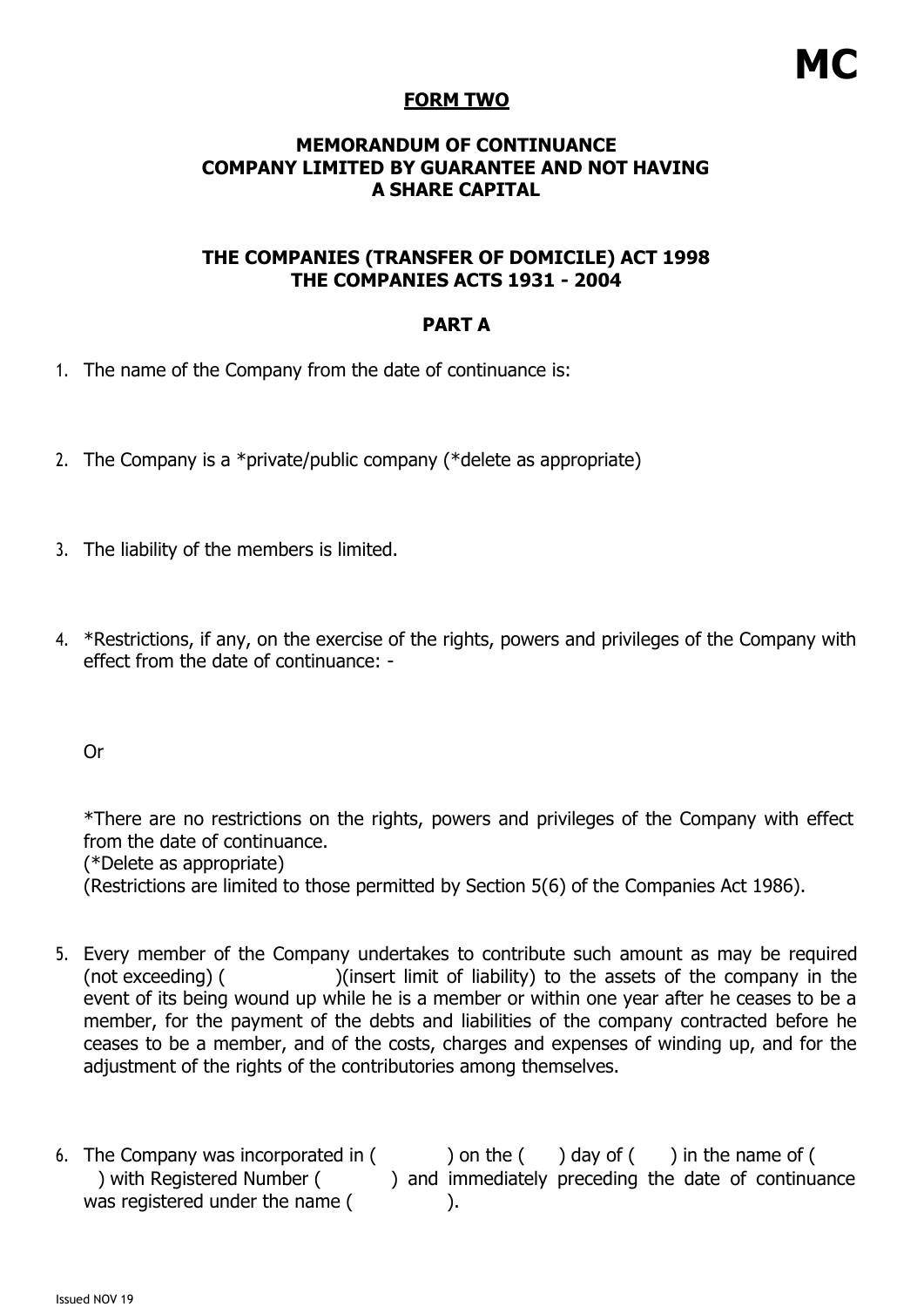The particulars of the Directors and Secretary; the statement of indebtedness in respect of mortgages and charges; and the intended situation of the Registered Office of the Company are set out in Part B.

| Dated this | day of | 20 |
|------------|--------|----|

#### **Part B**

## **Continuance in accordance with Part B of Form One, omitting Section 2**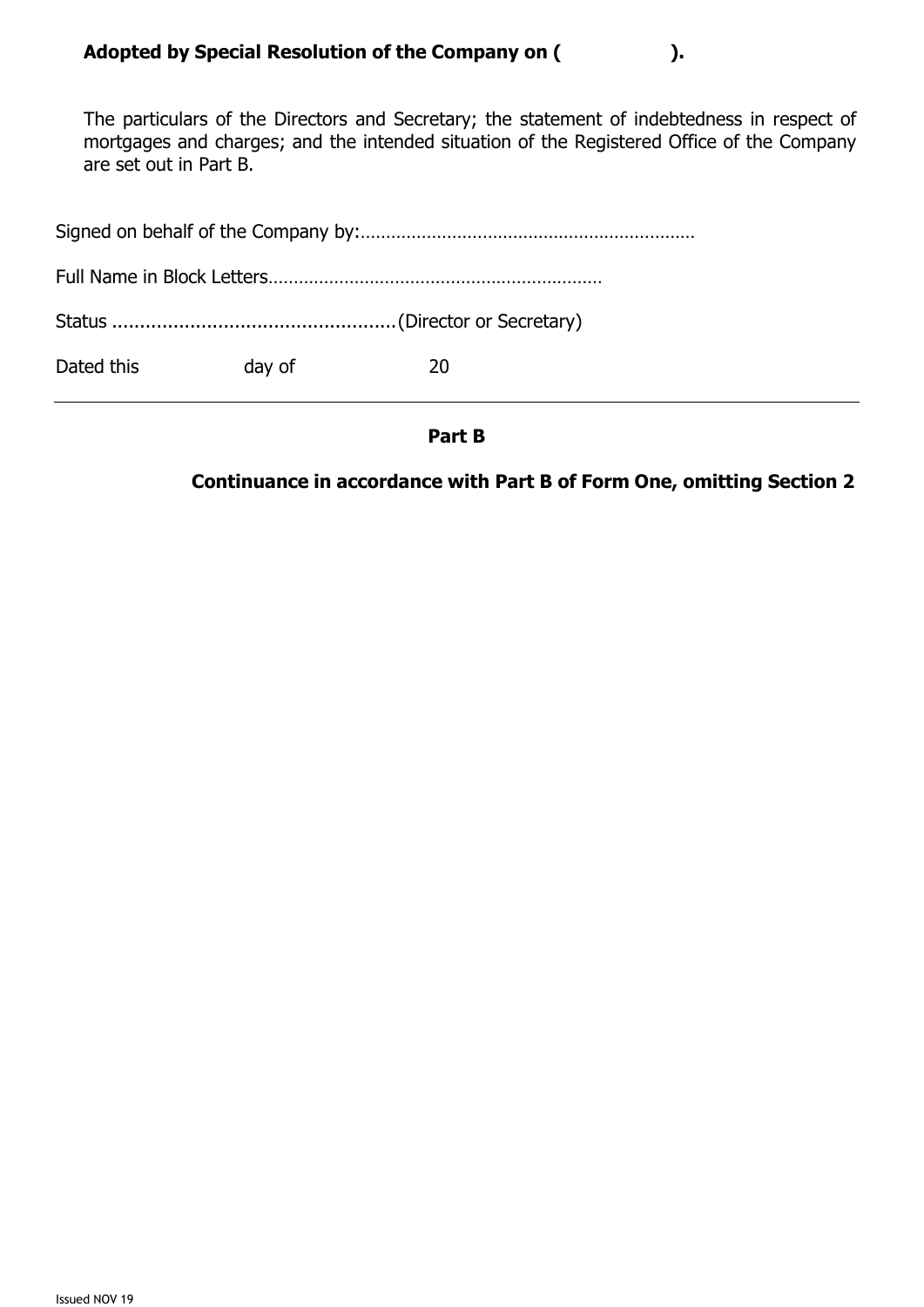## **FORM THREE**

### **MEMORANDUM OF CONTINUANCE COMPANY LIMITED BY GUARANTEE AND HAVING A SHARE CAPITAL**

## **THE COMPANIES (TRANSFER OF DOMICILE) ACT 1998 THE COMPANIES ACTS 1931 - 2004**

### **PART A**

- 1. The name of the Company from the date of continuance is:
- 2. The Company is a \*private/public company (\*delete as appropriate)
- 3. The liability of the members is limited.
- 4. \*Restrictions, if any, on the exercise of the rights, powers and privileges of the Company with effect from the date of continuance: -

Or

\*There are no restrictions on the rights, powers and privileges of the Company with effect from the date of continuance.

(\*Delete as appropriate)

(Restrictions are limited to those permitted by Section 5(6) of the Companies Act 1986).

- 5. Every member of the Company undertakes to contribute such amount as may be required (not exceeding) ( ) (insert limit of liability) to the assets of the company in the event of its being wound up while he is a member or within one year after he ceases to be a member, for the payment of the debts and liabilities of the company contracted before he ceases to be a member, and of the costs, charges and expenses of winding up, and forthe adjustment of the rights of the contributories among themselves.
- 6. The share capital of the company is (  $\qquad \qquad$ ) divided into (
) shares of (
and  $\alpha$ ) each.
- 7. The Company was incorporated in  $($   $)$  on the  $($   $)$  day of  $($   $)$  in the name of  $($ ) with Registered Number ( ) and immediately preceding the date of continuance was registered under the name (
).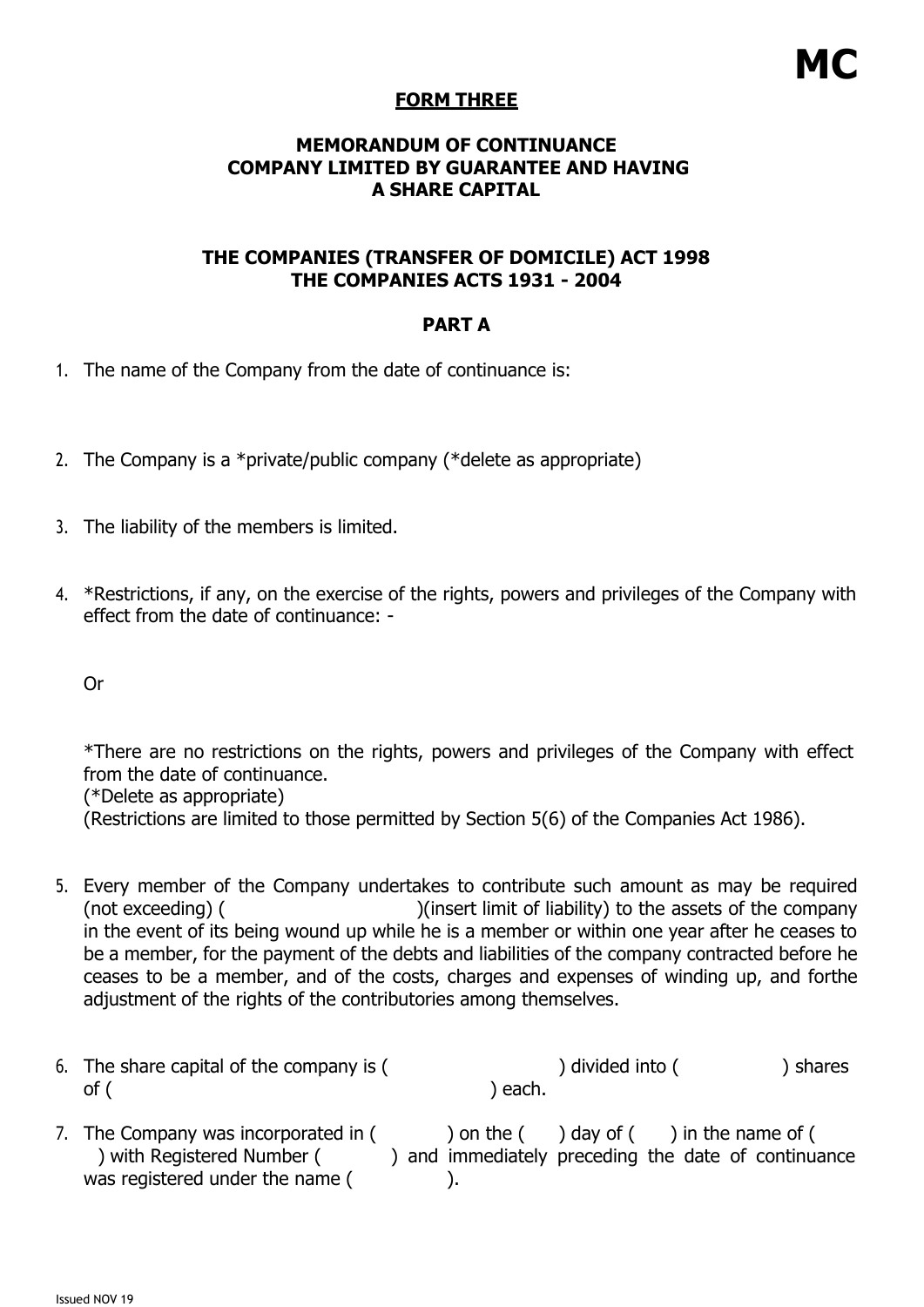The summary of capital and shares; the particulars of the Shareholders, Directors and Secretary; the statement of indebtedness in respect of mortgages and charges; and the intended situation of the Registered Office of the Company are set out in Part B.

| Dated this | day of | 20 |
|------------|--------|----|

**Part B**

## **Continuance in accordance with Part B of Form One**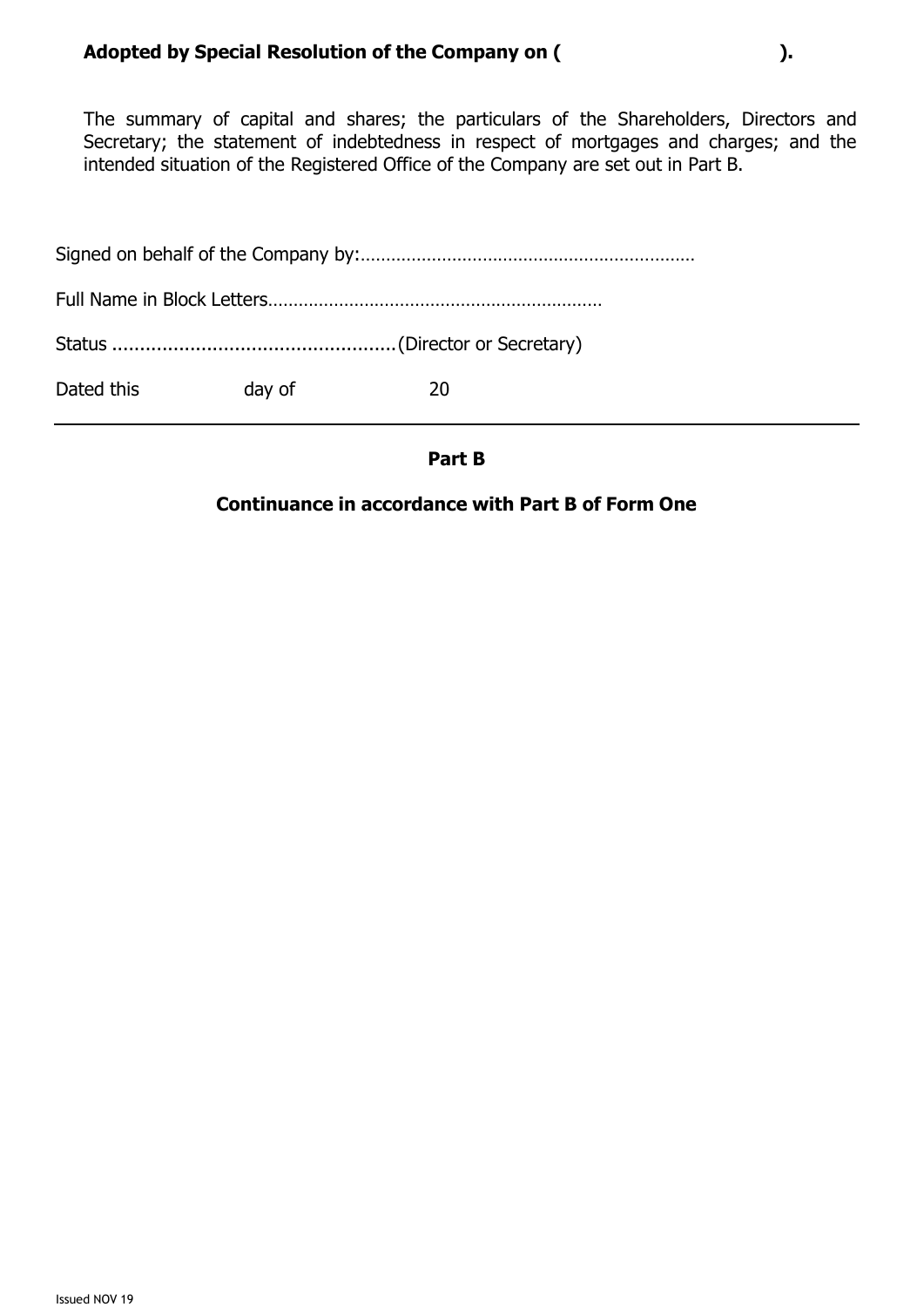#### **PART B**

#### **MEMORANDUM OF CONTINUANCE**

#### **SECTION ONE**

#### **PARTICULARS OF THE DIRECTORS**

#### **PARTICULARS TO BE PROVIDED IN RESPECT OF EACH PERSON WHO IS A DIRECTOR**

| Name                            |  |
|---------------------------------|--|
| Former name(s)                  |  |
| <b>Address</b>                  |  |
|                                 |  |
|                                 |  |
|                                 |  |
|                                 |  |
|                                 |  |
|                                 |  |
| <b>Business Occupation</b>      |  |
| Nationality (and Nationality of |  |
| origin if other than present    |  |
| Nationality)                    |  |

I hereby consent to act as Director of the Continued Company.

Signature:…………………………………………. Date:………………………………..

| Name                            |  |
|---------------------------------|--|
| Former name(s)                  |  |
| <b>Address</b>                  |  |
|                                 |  |
|                                 |  |
|                                 |  |
|                                 |  |
|                                 |  |
|                                 |  |
| <b>Business Occupation</b>      |  |
| Nationality (and Nationality of |  |
| origin if other than present    |  |
| Nationality)                    |  |

I hereby consent to act as Director of the Continued Company.

Signature:…………………………………………. Date:………………………………..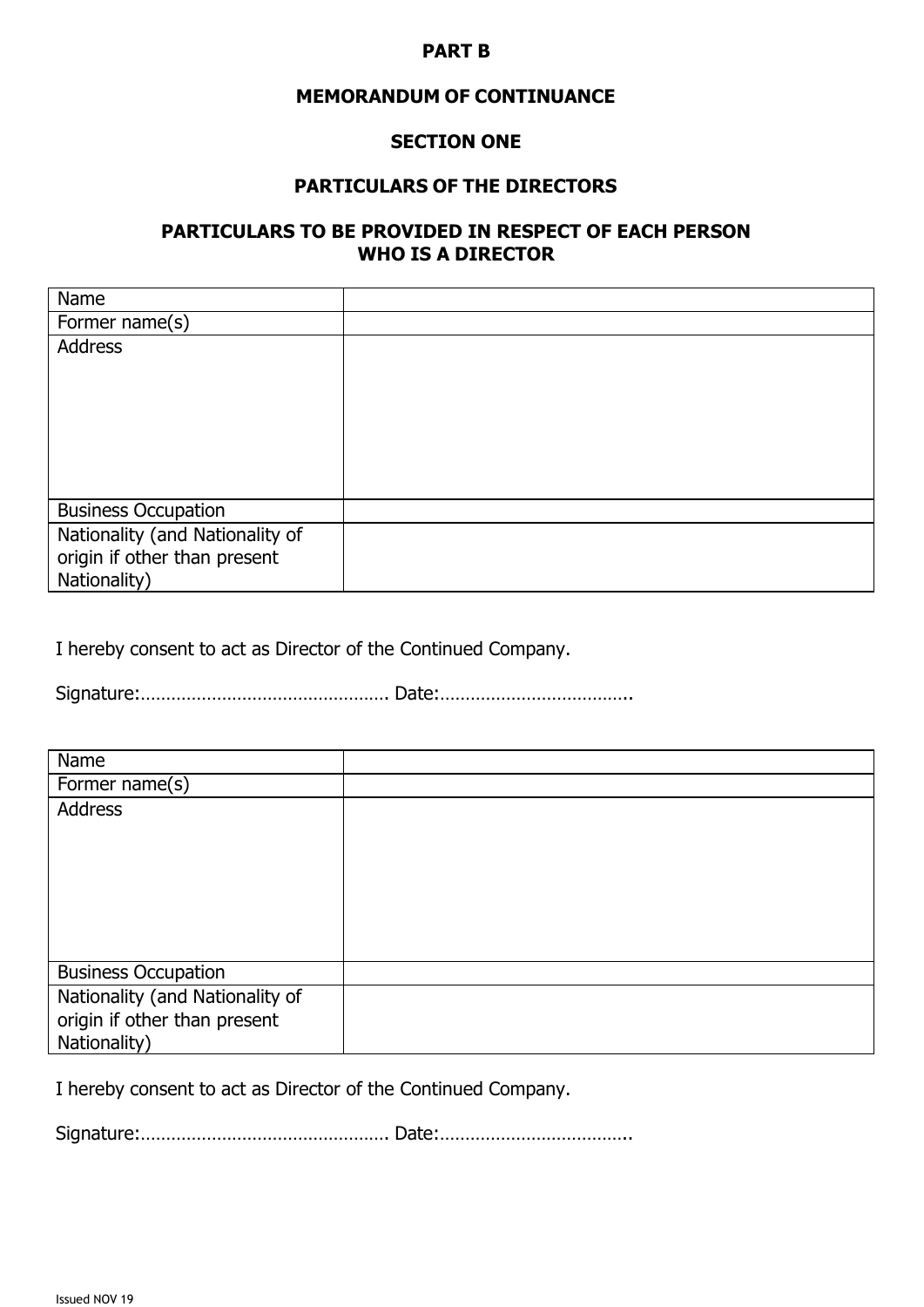#### **PARTICULARS OF SECRETARY**

| Name            |  |
|-----------------|--|
| Former name (s) |  |
| Address         |  |

I hereby consent to act as Secretary of the Continued Company.

Signature:…………………………………………. Date:………………………………..

## **BENEFICIAL OWNERSHIP ACT 2017**

Particulars of nominated officer (Beneficial Ownership Notes 1 to 5):

| Name:                                                                              |        |
|------------------------------------------------------------------------------------|--------|
| Address:                                                                           |        |
|                                                                                    |        |
|                                                                                    |        |
|                                                                                    |        |
|                                                                                    |        |
| I hereby consent to act as the <b>nominated officer</b> of the above legal entity: | Dated: |
|                                                                                    |        |

## **BENEFICIAL OWNERSHIP ACT 2017 NOTES**

- 1. Any references in this document to a "nominated officer" include, in the case of a legal entity which is exempt from the requirement to have a nominated officer, the person authorised by an Order made by Treasury under section 6(8) of the Beneficial Ownership Act 2017, to undertake on behalf of that entity, any role or responsibility for which a nominated officer is responsible under the Act.
- 2. Section 6(2) of the Act specifies that "The nominated officer must be -
	- (a) a natural person who is resident in the Island; or
	- (b) the holder of a licence issued under section 7 of the Financial Services Act 2008 which permits the holder to carry on the regulated activity (within the meaning of section 3(1) of that Act) of providing corporate services."

(In the case of a legal entity which is exempt from the requirement to have a nominated officer, the relevant Treasury Order will specify by whom the roles and responsibilities of the nominated officer may be carried out.

3. In the case of a nominated officer who is a natural person, the officer's name and home address in the Island must be listed. In all other cases, the officer's corporate or firm name and registered office or placeof business address in the Island must be listed.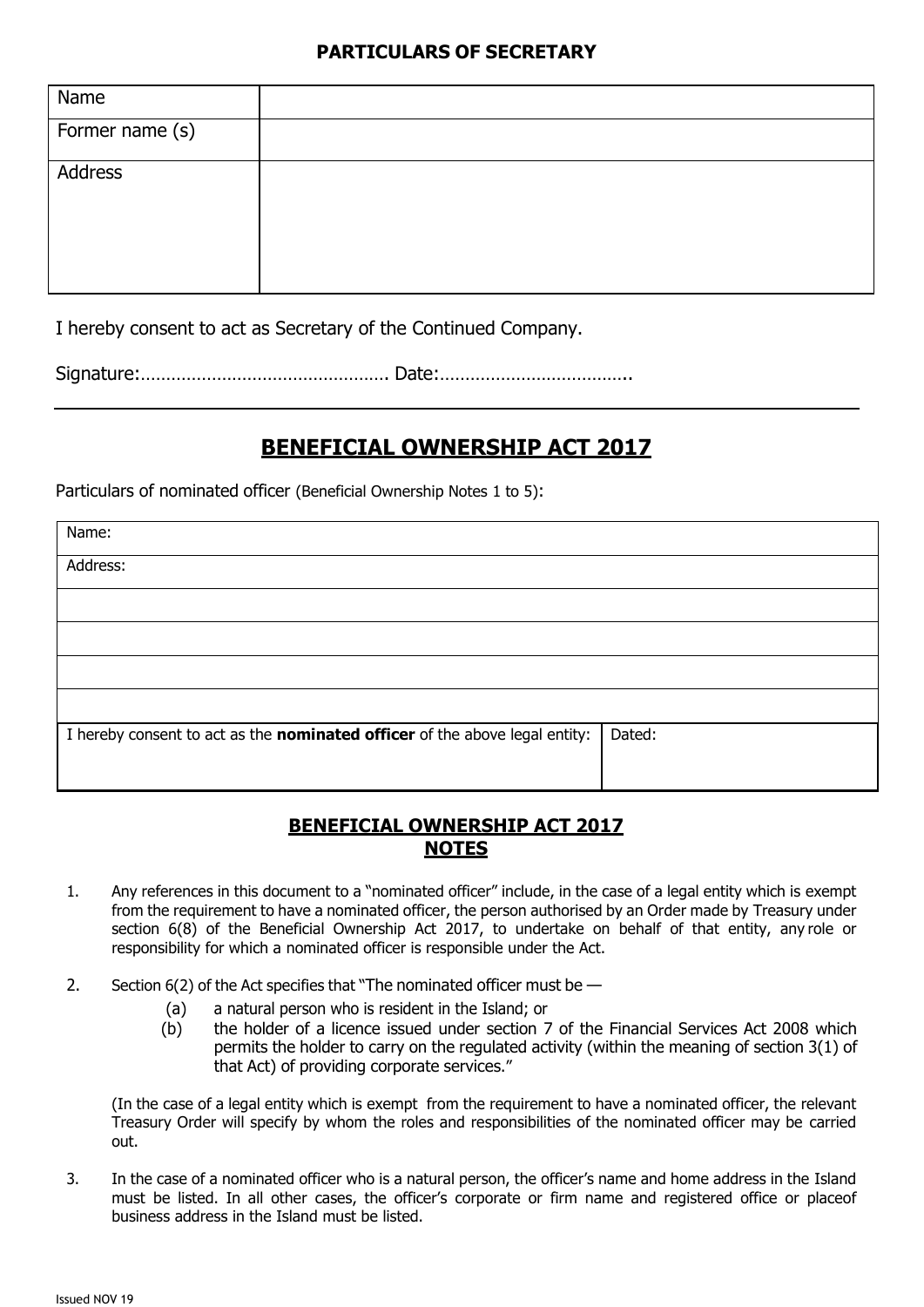4. A legal entity must, within one month of section 7 of the Act coming into operation, give notice to the Department of Economic Development (Companies Registry) of the appointment of its first nominatedofficer and of the date on which the appointment was made.

A legal entity must also give notice to the Department, within one month of the date of:

- (a) an appointment of a nominated officer;
- (b) a change in a nominated officer; or
- (c) a change in the details in its record of a nominated officer,

and of the date on which it occurred.

#### **5. If the Beneficial Ownership Act 2017 does not apply to this legal entity, please complete the insert sheet at the end of this Form.**

STATEMENT OF INDEBTEDNESS IN RESPECT OF MORTGAGES AND CHARGES

Total amount of indebtedness of the Company in respect of all mortgages and charges of the kind which are required to be registered with the Department of Economic Development ( ).

INTENDED SITUATION OF REGISTERED OFFICE

The intended situation of the Registered Office of the Company on continuance is as stated below: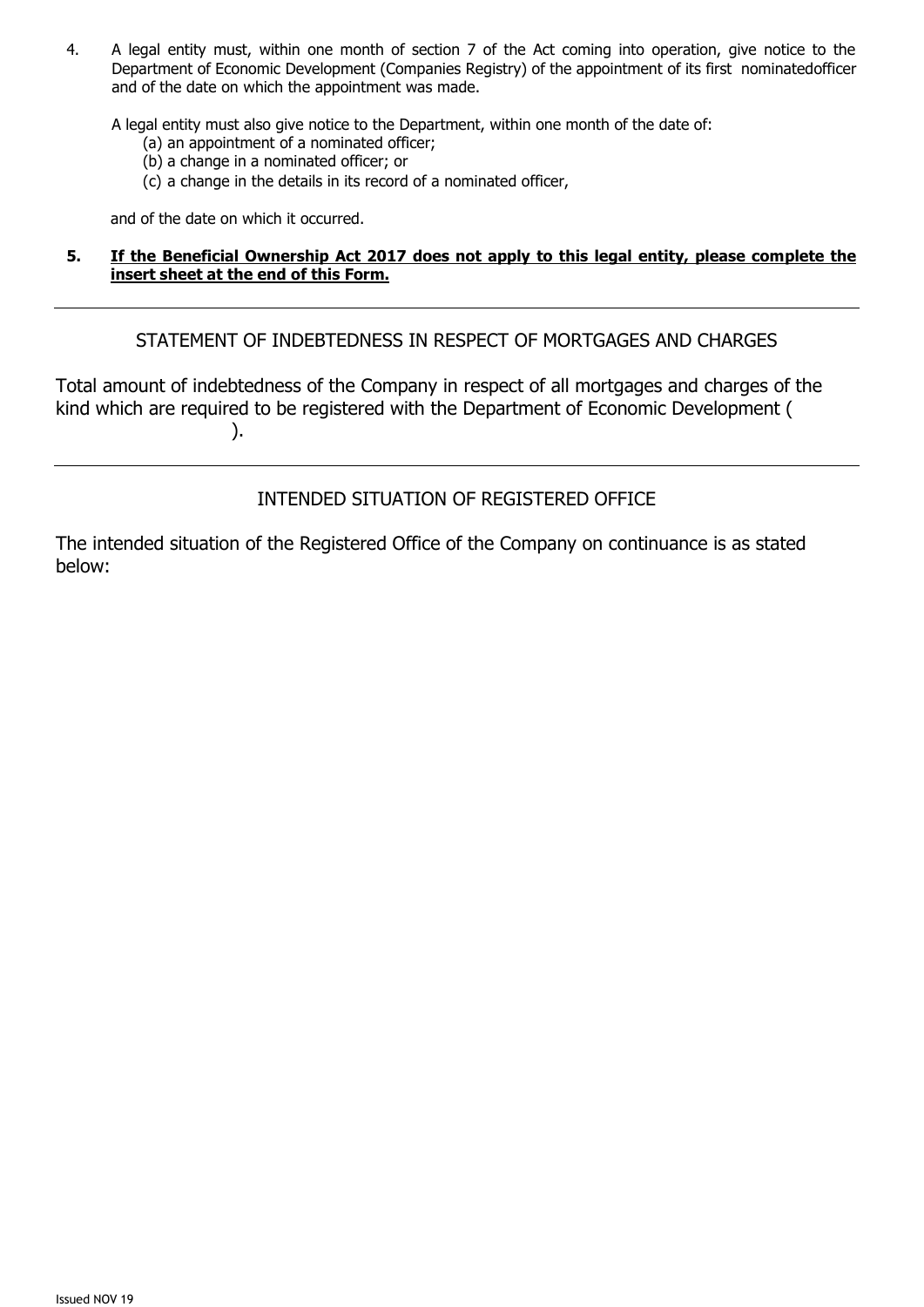#### **SECTION TWO**

## **SUMMARY OF CAPITAL AND SHARES**

**Note:** Section Two is not applicable in the case of a company not having a share capital.

| Nominal Share Capital (                                                                                                                                           | ) divided into ( | ) Shares of ( ) each ( |     | $\mathcal{L}$ |  |
|-------------------------------------------------------------------------------------------------------------------------------------------------------------------|------------------|------------------------|-----|---------------|--|
| Number of shares of each class taken up to the date of this Memorandum                                                                                            |                  |                        |     |               |  |
| Number of shares of each class issued subject to payment wholly in cash                                                                                           |                  |                        |     | .             |  |
| Number of shares of each class issued as fully paid up otherwise than in cash <i>mused</i> in the state of each data is                                           |                  |                        |     |               |  |
| Number of shares issued as partly paid up to the extent of per share<br>otherwise than in cash                                                                    |                  |                        | .   |               |  |
| Number of shares (if any) of each class issued at a discount                                                                                                      |                  |                        | .   |               |  |
| Amount of discount on the issue of shares which has not been written off at<br>the date of this return                                                            |                  |                        |     |               |  |
| There has been called up on each of  shares                                                                                                                       |                  |                        | $E$ |               |  |
| There has been called up on each of  shares                                                                                                                       |                  |                        | $E$ |               |  |
| There has been called up on each of  shares                                                                                                                       |                  |                        | $E$ |               |  |
| Total amount of calls received, including payments on application and allotment $E$                                                                               |                  |                        |     |               |  |
| Total amount (if any) agreed to be considered as paid on shares<br>which have been issued as fully paid up or otherwise than in cash                              |                  |                        |     | $E$           |  |
| Total amount (if any) agreed to be considered as paid on shares<br>which have been issued as partly paid up to the extent of  per share<br>otherwise than in cash |                  |                        | $E$ |               |  |
| Total amount of call unpaid                                                                                                                                       |                  |                        | $E$ |               |  |
| Total number of shares of each class forfeited                                                                                                                    |                  |                        | $E$ |               |  |
| Total amount paid (if any) on shares forfeited                                                                                                                    |                  |                        | $E$ |               |  |
| Total amount of shares for which share warrants to bearer are outstanding                                                                                         |                  |                        |     | $E$           |  |
| Number of shares comprised in each share warrant to bearer, specifying<br>in the case of warrants different kinds, particulars of each kind                       |                  |                        |     | $E$           |  |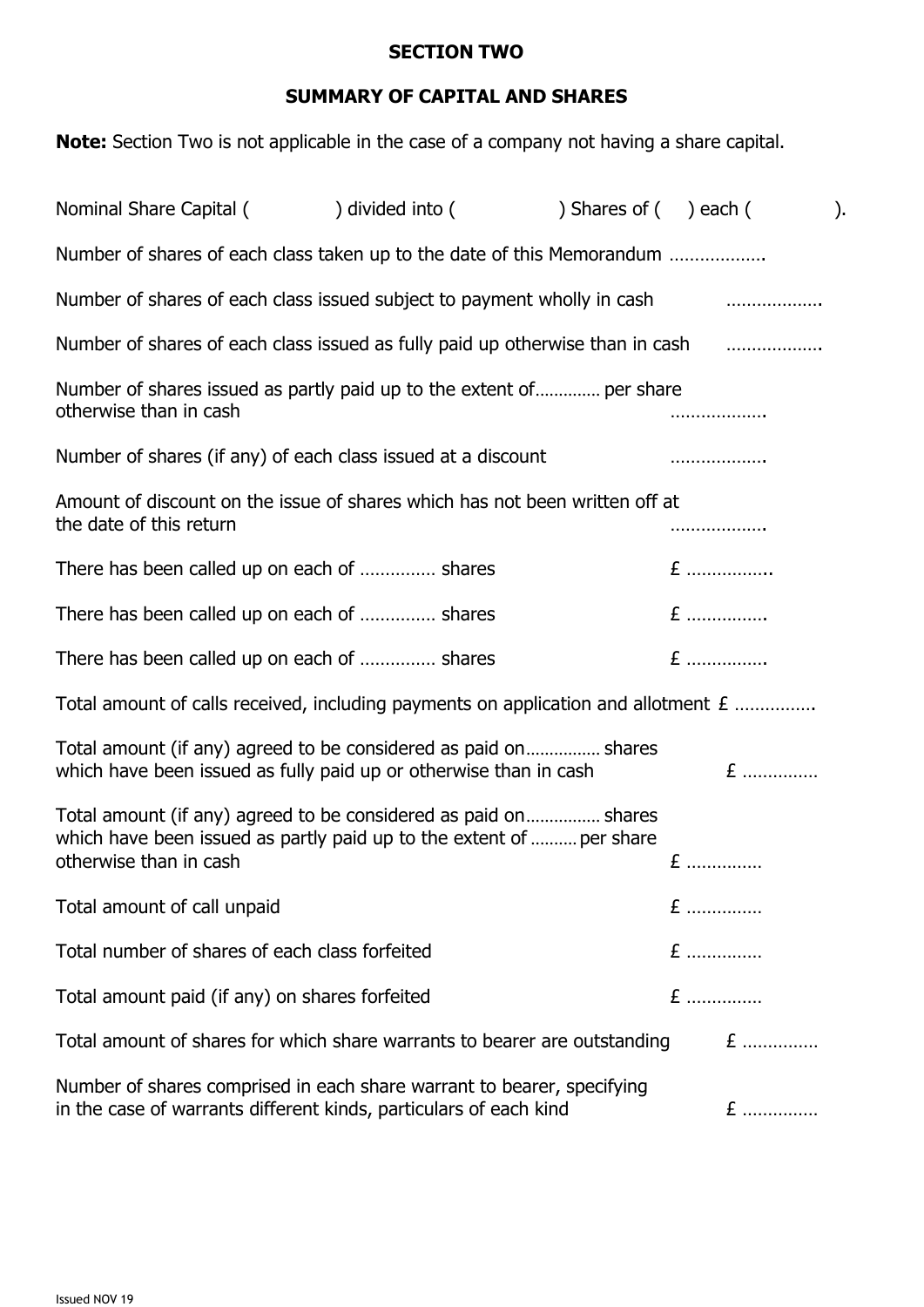### **PARTICULARS OF THE SHAREHOLDERS**

| Name and Address | Number of Shares<br>Held | Type of Shares | Denomination |
|------------------|--------------------------|----------------|--------------|
|                  |                          |                |              |
|                  |                          |                |              |
|                  |                          |                |              |
|                  |                          |                |              |
|                  |                          |                |              |
|                  |                          |                |              |
|                  |                          |                |              |
|                  |                          |                |              |
|                  |                          |                |              |

#### **NOTES**

- 1. Full names must be given. In the case of an individual, his present first name or names and surname must be given. "First name" includes a forename, and "surname" in the case of a peer or person usually known by a title different from his surname means that title. In the case of a corporation, which is a Secretary, its corporate name must be given.
- 2. In the case of an individual, any former first names and surname must be given, in addition. The expression "first name" includes a forename.

"Former first name" and "former surname" do not include:

- (a) in the case of a peer or person usually known by a British title different from his surname, the name by which he was known previous to the adoption of or succession to the title; or
- (b) in the case of any person, a former first name or surname where that name or surname was changed or disused before the person bearing the name attained the age of eighteen years or has been changed or disused for a period of not less than 20 years; or
- (c) in the case of a married woman, the name or surname by which she was known previous to the marriage.
- 3. Usual residential address must be given or, in the case of as corporation that is a Secretary, the registered or principal office.
- 4. In the case of an individual who has no Business Occupation, but holds any other directorship or directorships, particulars of that directorship or someone of those directorships.
- 5. Where all the partners in a firm are joint Secretaries the name and principal office address of a firm alone may be stated.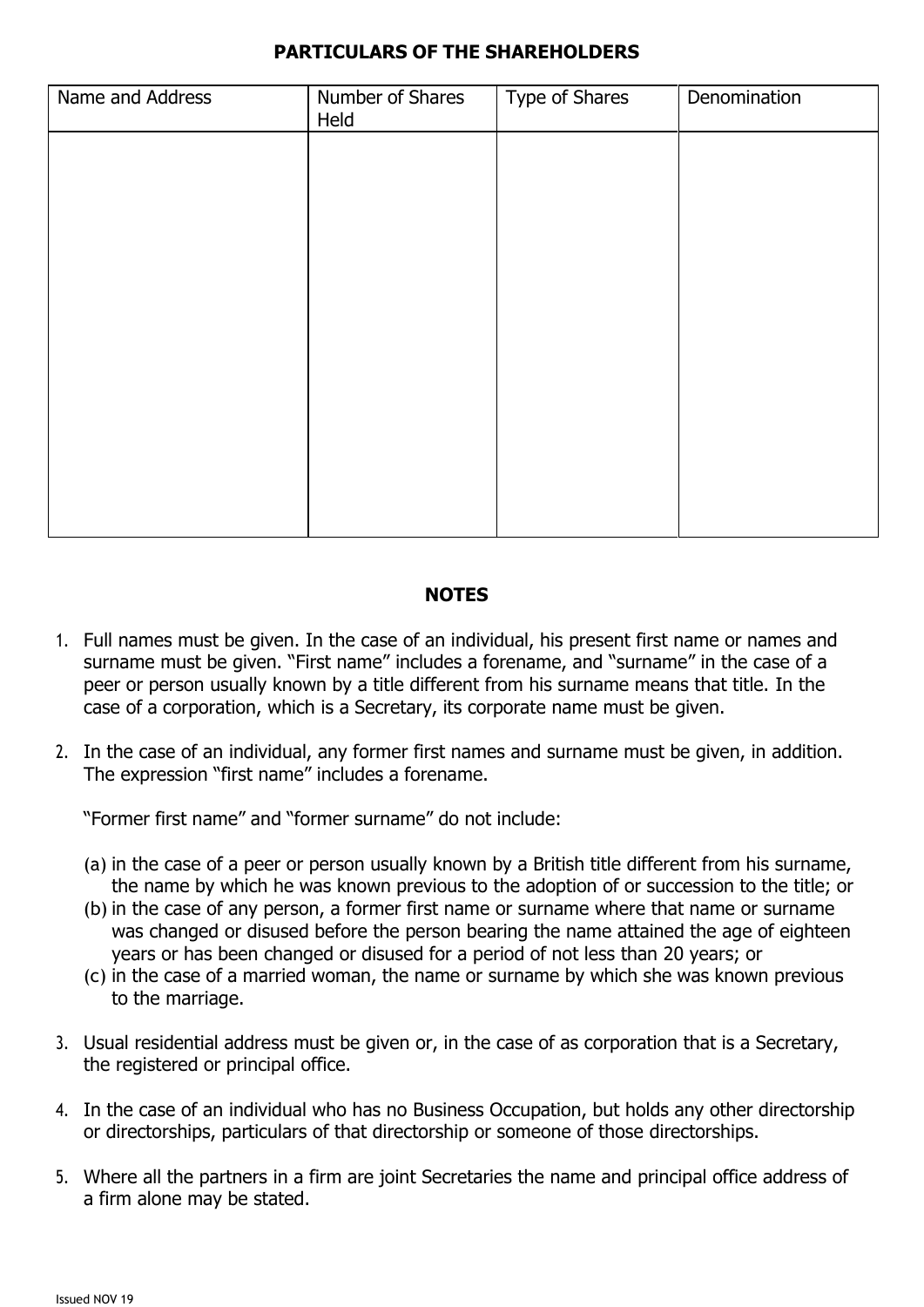#### Note 6

#### Exemptions from the Act -

The Companies (Beneficial Ownership) Act 2012 does not apply to a company —

- (a) which is a public company within the meaning given by section 341 of the Companies Act 1931;
- (b) which is a registered charity within the meaning given by section  $15(1)$  of the Charities Registration Act 1989;
- (c) which, by virtue of a licence from the Attorney General under section 18 of the Companies Act 1931, is exempt from the obligation to use the word "limited" as part of its name;
- $(d)$  which
	- (i) is formed for promoting art, science, religion, sport, commerce, charity or any profession (whether or not licensed under section 18 of the Companies Act 1931); and
	- (ii) has confirmed in its annual return most recently submitted to the Department of Economic Development under section 109 of the Companies Act 1931 that its principal trade or business is consistent with the purpose for which it was formed;
- (e) which is licenced by the Isle of Man Financial Supervision Commission under section 7 of the Financial Services Act 2008 to carry on a regulated activity (within the meaning given by section 3 of that Act);
- (f) which is in receipt of a service provided by a person who is licenced by the Isle of Man Financial Supervision Commission under section 7 of the Financial Services Act 2008, where the service is a regulated activity (within the meaning given by section 3 of that Act) which the person providing it is so licenced to carry on;
- (g) which is an insurer authorised under section 8 of the Insurance Act 2008 to carry on an insurance business;
- (h) which is registered under section 25 of the Insurance Act 2008 in the register of insurance intermediaries kept by the Insurance and Pensions Supervisor under that Act;
- (i) which is registered under section 25 of the Insurance Act 2008 in the register of insurance managers kept by the Insurance and Pensions Supervisor under that Act;
- (j) which is registered under section 36 of the Retirement Benefit Schemes Act 2000 in the register of scheme administrators kept by the Insurance and Pensions Supervisor under that Act;
- (k) which is licensed by the Isle of Man Gambling Supervision Commission to conduct online gambling under section 4 of the Online Gambling Regulation Act 2001;
- (l) which holds a bookmakers' permit granted by the Isle of Man Gambling Supervision Commission under Schedule 1 to the Gaming, Betting and Lotteries Act 1988;
- (m) which holds a betting office licence granted by the Isle of Man Gambling Supervision Commission under Schedule 1 to the Gaming, Betting and Lotteries Act 1988;
- (n) which holds a certificate granted by the Isle of Man Gambling Supervision Commission under section 3 of the Gaming (Amendment) Act 1984 authorising the keeping of controlled machines (within the meaning given by section 1 of that Act) for use on premises specified in the certificate;
- (o) which holds a casino licence granted by the Council of Ministers under section 3 of the Casino Act 1986; or
- (p) which is a wholly-owned subsidiary of a company to which the Companies (Beneficial Ownership) Act 2012 does not apply by virtue of this Order.